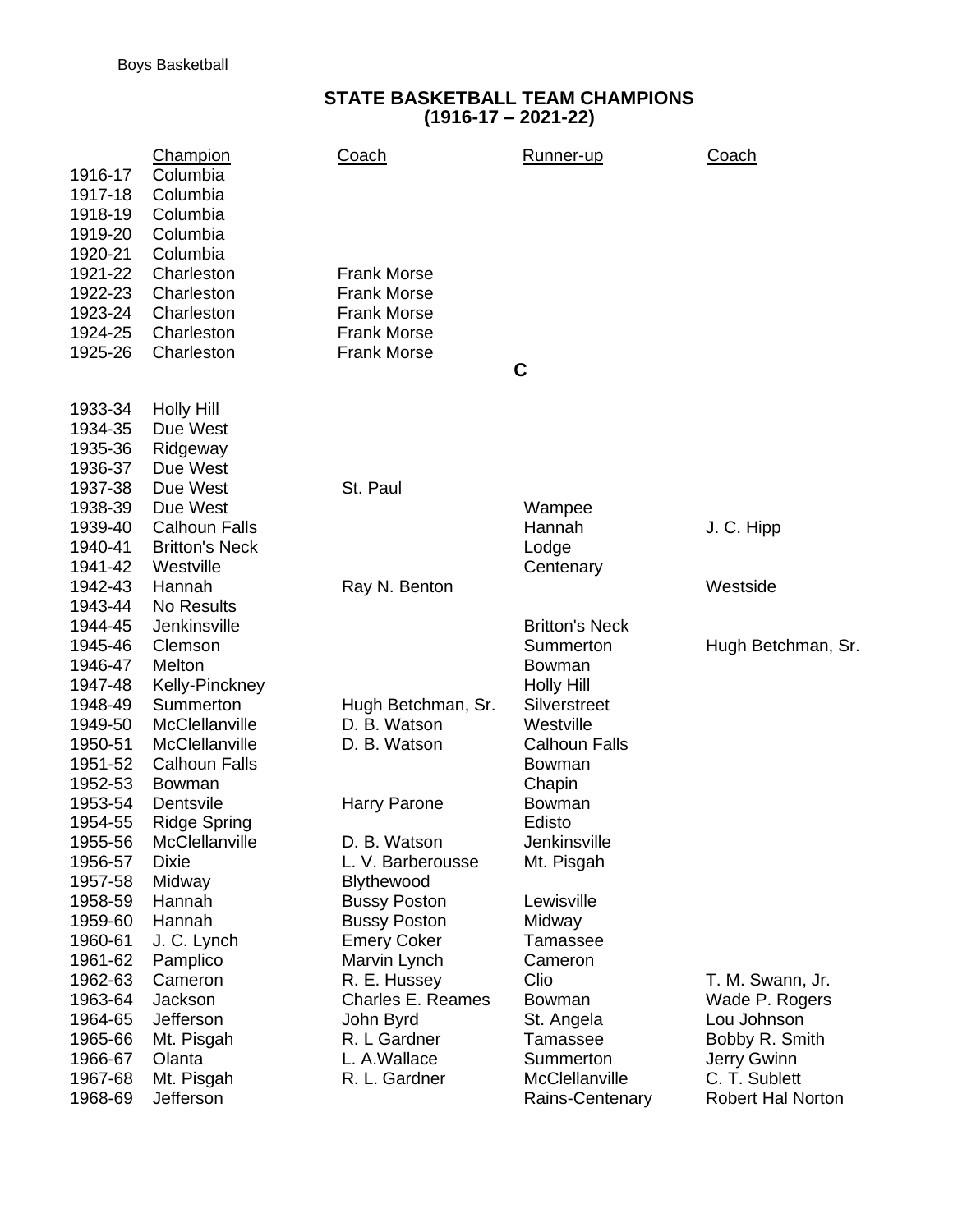| Champion<br><b>Travelers Rest</b><br><b>Travelers Rest</b><br>Piedmont<br><b>Great Falls</b> | Coach<br>B. B. Knight<br><b>Ralph Bowie</b>                                                                                                             | Runner-up<br>Olympia<br>Olympia                                                                               | Coach                                                                                                                                            |
|----------------------------------------------------------------------------------------------|---------------------------------------------------------------------------------------------------------------------------------------------------------|---------------------------------------------------------------------------------------------------------------|--------------------------------------------------------------------------------------------------------------------------------------------------|
| Piedmont<br>Fairforest<br>Taylors<br><b>Taylors</b><br>Pelzer<br>Pelzer                      | <b>Ralph Bowie</b><br><b>Marshall Stone</b><br><b>Marshall Stone</b>                                                                                    | <b>Taylors</b><br>Winnsboro<br><b>University High</b><br>Winnsboro                                            |                                                                                                                                                  |
| <b>No Results</b>                                                                            |                                                                                                                                                         |                                                                                                               |                                                                                                                                                  |
| <b>Beaufort</b>                                                                              |                                                                                                                                                         | <b>Flat Creek</b>                                                                                             | Doyle Jaco                                                                                                                                       |
| <b>Bennettsville</b><br><b>Bennettsville</b>                                                 |                                                                                                                                                         | <b>University High</b><br><b>West Gantt</b>                                                                   |                                                                                                                                                  |
|                                                                                              |                                                                                                                                                         |                                                                                                               |                                                                                                                                                  |
| <b>University High</b><br><b>Mullins</b><br>Slater-Marietta<br>Bamberg                       | Ernie Lawhorne                                                                                                                                          | Kingstree<br>Piedmont<br>Bamberg<br><b>Buford</b>                                                             | Jim Pinkerton<br><b>Hoss Nesbitt</b>                                                                                                             |
| Olympia                                                                                      | <b>Bobby Giles</b>                                                                                                                                      | Summerville                                                                                                   |                                                                                                                                                  |
| Olympia<br>Olympia<br>St. George<br><b>University High</b>                                   | <b>Bobby Giles</b><br><b>Bobby Giles</b><br>John Szakacsi                                                                                               | Latta<br>Lewisville<br><b>McCormick</b><br>Green Sea                                                          | Leon Maxwell                                                                                                                                     |
| Slater-Marietta<br>Latta<br>Slater-Marietta<br>Latta<br>Slater-Marietta<br>Timmonsville      | Lloyd E. Kelly<br>E. E. Rice<br>Lloyd E. Kelly<br>E. E. Rice<br>Jeff D. Bramlett, Jr.<br><b>Turner Gray</b>                                             | <b>McCormick</b><br><b>University High</b><br><b>Hickory Grove</b><br>St. George<br>Allendale-Fairfax<br>Irmo | E. B. Corley<br>John Szakacsi<br><b>Keith Bridges</b><br><b>Charles Stoudemire</b><br><b>Henry Chambers</b><br>Dan Hallman<br>Jeff Bramlett, Jr. |
|                                                                                              | <b>Great Falls</b><br><b>Mullins</b><br>Olympia<br><b>University High</b><br>Piedmont<br>St. George<br><b>University High</b><br><b>Cardinal Newman</b> | Lit Durham<br><b>Hoss Nesbitt</b><br>John Szakacsi<br>Cecil Woolbright                                        | <b>University High</b><br>Olympia<br><b>Beaufort</b><br><b>Mullins</b><br>Whitmire<br>Slater-Marietta<br>Slater-Marietta                         |

**B**

| 1926-27<br>1927-33<br>1934-35<br>1935-36<br>1936-37<br>1937-38<br>1938-39 | Parker<br>No Results<br>Florence<br>Florence<br><b>Brookland-Cayce</b><br>Charleston<br>Columbia | Tom Craig  | Anderson<br>Greer           |
|---------------------------------------------------------------------------|--------------------------------------------------------------------------------------------------|------------|-----------------------------|
| 1940-41<br>1941-42                                                        | Greenville<br>Columbia                                                                           |            | <b>Dreher</b><br>Charleston |
|                                                                           | 1942 - 45-No Results                                                                             |            |                             |
| 1945-46                                                                   | Aynor                                                                                            |            | Lancaster                   |
| 1946-47                                                                   | lympia                                                                                           | Lit Durham | North Char                  |
|                                                                           |                                                                                                  |            |                             |

#### **A**

North Charleston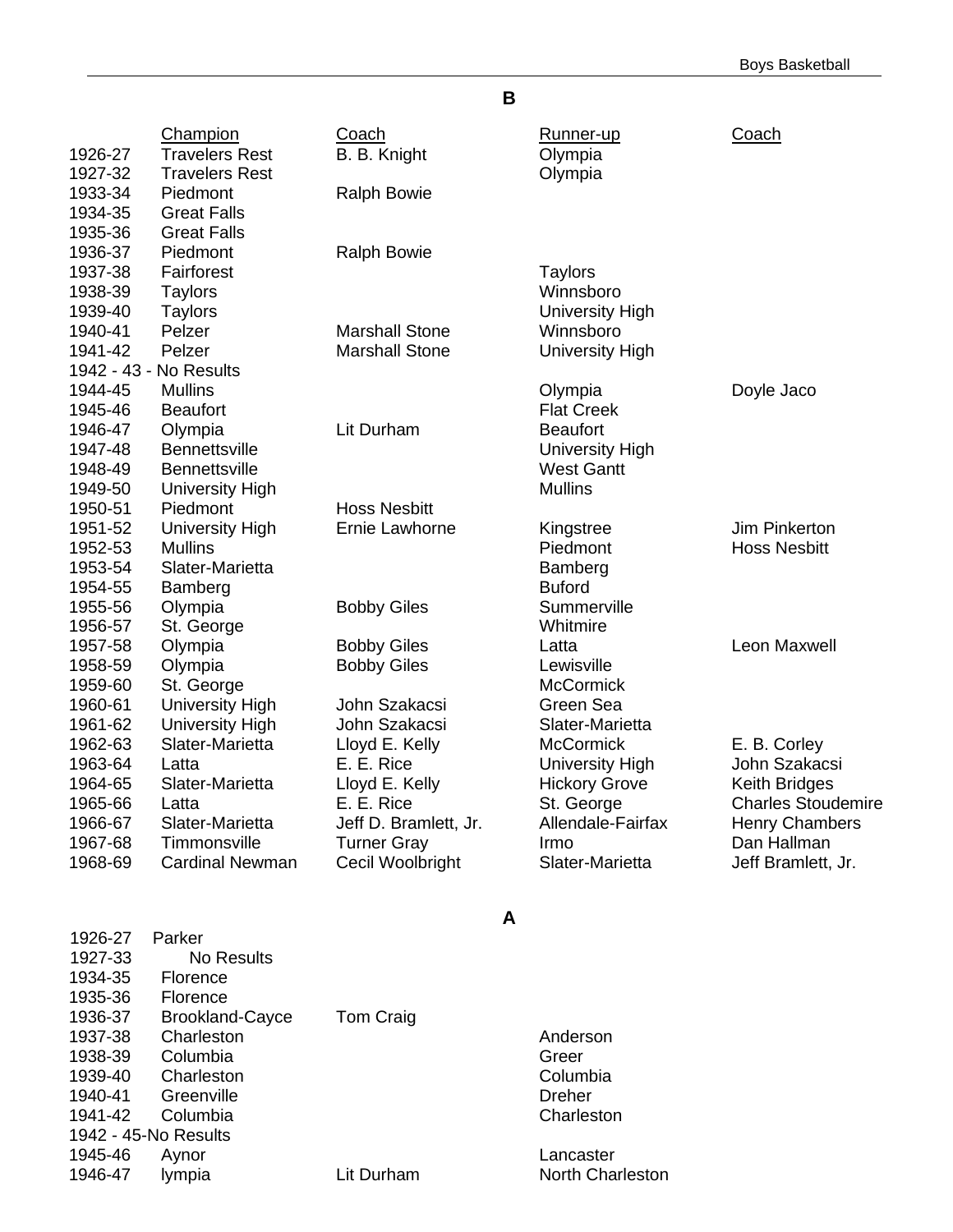|         | Champion              | Coach                     | Runner-up            | Coach                 |
|---------|-----------------------|---------------------------|----------------------|-----------------------|
| 1947-48 | North Charleston      |                           | Greer                |                       |
| 1948-49 | Gaffney               |                           | Darlington           |                       |
| 1949-50 | <b>No Results</b>     |                           |                      |                       |
| 1950-51 | Camden                |                           |                      |                       |
| 1951-52 | Walhalla              |                           | Hartsville           |                       |
| 1952-51 | Olympia               | <b>Bobby Giles</b>        | Orangeburg           |                       |
| 1953-54 | Orangeburg            |                           | Greer                |                       |
| 1954-55 | Greer                 |                           | <b>Mullins</b>       |                       |
| 1955-56 | Greer                 |                           | Camden               |                       |
| 1956-57 | Camden                |                           | Greer                |                       |
| 1957-58 | <b>Taylors</b>        | <b>Phil Thornton</b>      | Pendleton            |                       |
| 1958-59 | Winnsboro             | <b>Purvis Collins</b>     | Olympia              | <b>Bobby Giles</b>    |
| 1959-60 | Olympia               | <b>Bobby Giles</b>        | Winnsboro            | <b>Purvis Collins</b> |
| 1960-61 | Charleston            | <b>Morris Finkelstein</b> | Crescent             | Robert B. Jameson     |
| 1961-62 | Myrtle Beach          | Ernest W. Neal            | Pendleton            | Joe M. Reid           |
| 1962-63 | <b>Travelers Rest</b> | Joe Small                 | Crescent             | Robert B. Jameson     |
| 1963-64 | <b>Travelers Rest</b> | <b>Joe Small</b>          | Crescent             | Robert B. Jameson     |
| 1964-65 | Myrtle Beach          | <b>Carroll Taylor</b>     | Southside            | <b>Steve Hicks</b>    |
| 1965-66 | <b>Lower Richland</b> | Larry Boswell             | <b>Belton</b>        | Roddey Robbins        |
| 1966-67 | J. L. Mann            | Joe K. Ellenburg          | Lower Richland       | <b>Larry Boswell</b>  |
| 1967-68 | <b>Mullins</b>        | David Bult                | J. L. Mann           | Joe Ellenburg         |
| 1968-69 | Chapin                | <b>Bart Teal</b>          | <b>Holly Hill</b>    | Artie Knight, Jr.     |
| 1969-70 | Chapin                | <b>Bart Teal</b>          | <b>Holly Hill</b>    | Artie Knight, Jr.     |
| 1969-70 | Roosevelt             | <b>Mathews West</b>       |                      |                       |
| 1970-71 | Slater-Marietta       | <b>Tom Stanford</b>       | Mt. Pisgah           | R. L. Gardner         |
| 1971-72 | Mt. Pisgah            | Robert L. Gardner         | Ashwood-Central      | <b>LeRoy Gary</b>     |
| 1972-73 | <b>Holly Hill</b>     | Artie Knight, Jr.         | Indian Land          | <b>Tommy Gaither</b>  |
| 1973-74 | <b>Holly Hill</b>     | Artie Knight, Jr          | McCrorey-Liston      | M. H. Boykin          |
| 1974-75 | <b>Holly Hill</b>     | Artie Knight, Jr.         | Lockhart             |                       |
| 1975-76 | Lewisville            | Douglas Harrison          | Clio                 | T.E.C. Dowling        |
| 1976-77 | <b>Great Falls</b>    | John Smith                | H. E. McCracken      | <b>Ted Whitaker</b>   |
| 1977-78 | St. John              | <b>Howard Davis</b>       | McBee                | Dennis J. Farmer      |
| 1978-79 | Mt. Pisgah            | Robert L. Gardner         | <b>Battery Park</b>  | Mack H. Burgess       |
| 1979-80 | Whitmire              | Irby Raines, Jr.          | <b>Terrell's Bay</b> | <b>Taft Watson</b>    |
| 1980-81 | <b>Blenheim</b>       | <b>Freddie David</b>      | <b>Pleasant Hill</b> | Barry L. Triplett     |
| 1981-82 | Lake View             | Jewell McLaurin           | Jonesville           | Ronnie Jenkins        |
| 1982-83 | <b>Bethune</b>        | <b>Fred Stephens</b>      | Harleyville-Ridge    | <b>Jake Newton</b>    |
| 1983-84 | Harleyville-Ridge     | <b>Jake Newton</b>        | McBee                | Dennis Farmer         |
| 1984-85 | <b>Pleasant Hill</b>  | <b>Barry Triplett</b>     | <b>Great Falls</b>   | John L. Smith         |
| 1985-86 | Estill                | <b>Joe Sumter</b>         | Lewisville           | Doug Harrison         |
| 1986-87 | <b>Blenheim</b>       | Freddie L. David          | <b>Terrell's Bay</b> | Taft M. Watson        |
| 1987-88 | <b>Pleasant Hill</b>  | <b>Barry Triplett</b>     | <b>Great Falls</b>   | John L. Smith         |
| 1988-89 | <b>Bowman</b>         | <b>Willie Thomas</b>      | <b>Great Falls</b>   | John L. Smith         |
| 1989-90 | St. George            | <b>Bernard Utsey</b>      | Denmark-Olar         | <b>Ernest Nimmons</b> |
| 1990-91 | <b>Bowman</b>         | <b>Willie Thomas</b>      | <b>North</b>         | <b>Anthony Ross</b>   |
| 1991-92 | <b>Great Falls</b>    | John Smith                | St. George           | <b>Bernard Utsey</b>  |
| 1992-93 | <b>North</b>          | <b>Anthony Ross</b>       | <b>Great Falls</b>   | John Smith            |
| 1993-94 | <b>Terrell's Bay</b>  | <b>Taft Watson</b>        | Williston-Elko       | <b>Zackery Norris</b> |
| 1994-95 | Williston-Elko        | Dwayne Hartsoe            | <b>Great Falls</b>   | John Smith            |
| 1995-96 | <b>Great Falls</b>    | John Smith                | Elloree              | <b>William Dixon</b>  |
| 1996-97 | <b>Great Falls</b>    | John Smith                | <b>Pleasant Hill</b> | <b>Barry Triplett</b> |
| 1997-98 | <b>Great Falls</b>    | John Smith                | Scott's Branch       | Randy White           |
| 1998-99 | Scott's Branch        | James Smith               | <b>Great Falls</b>   | John Smith            |
| 1999-00 | Scott's Branch        | James Smith               | <b>Great Falls</b>   | John Smith            |
| 2000-01 | Latta                 | <b>Steven Smith</b>       | <b>Great Falls</b>   | John Smith            |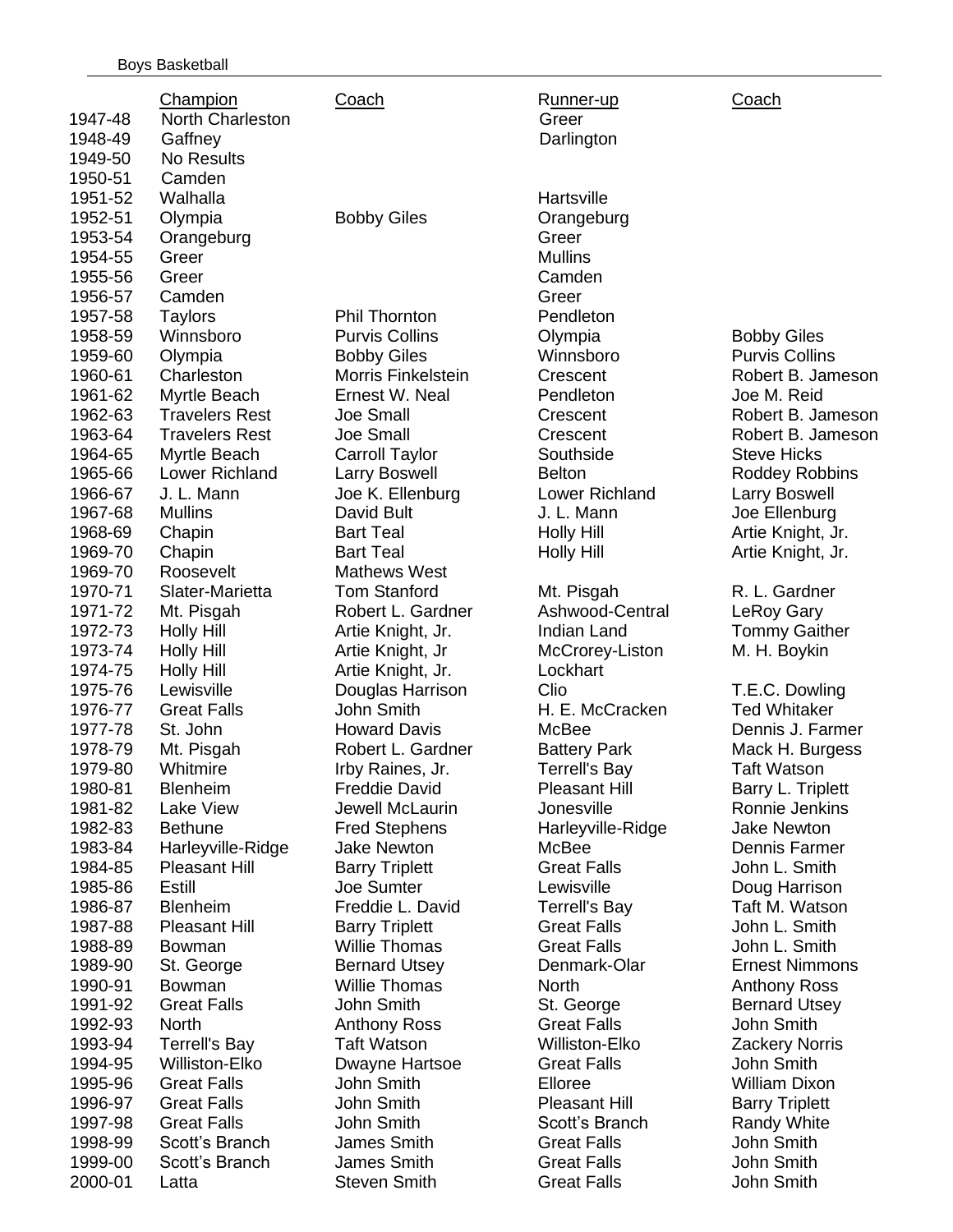|         | Champion              | Coach                  | Runner-up            | Coach              |
|---------|-----------------------|------------------------|----------------------|--------------------|
| 2001-02 | Latta                 | <b>Steven Smith</b>    | Hunter-Kinard-Tyler  | <b>Aric Samue</b>  |
| 2002-03 | Hemingway             | Jerry Harwell          | <b>Great Falls</b>   | John Smith         |
| 2003-04 | <b>Great Falls</b>    | John Smith             | Hemingway            | <b>Jerry Harw</b>  |
| 2004-05 | Hunter-Kinard-Tyler   | <b>Aric Samuel</b>     | Hemingway            | <b>Barry McFa</b>  |
| 2005-06 | <b>Calhoun County</b> | Zam Fredrick           | Hemingway            | <b>Barry McFa</b>  |
| 2006-07 | <b>Calhoun County</b> | Zam Fredrick           | <b>Baptist Hill</b>  | <b>Raynard Si</b>  |
| 2007-08 | <b>Calhoun County</b> | Zam Fredrick           | Hemingway            | <b>Barry McFa</b>  |
| 2008-09 | <b>Calhoun County</b> | Zam Fredrick           | <b>Great Falls</b>   | John Smith         |
| 2009-10 | Hemingway             | Barry McFadden         | <b>Great Falls</b>   | John Smith         |
| 2010-11 | <b>Great Falls</b>    | John Smith             | <b>Burke</b>         | Earl Brown         |
| 2011-12 | <b>Great Falls</b>    | John Smith             | Johnsonville         | Harris Avar        |
| 2012-13 | Lewisville            | Larry Davis            | Whale Branch         | Linc Lyles         |
| 2013-14 | C A Johnson           | Daryl Jarvis           | Whale Branch         | Linc Lyles         |
| 2014-15 | <b>Burke</b>          | Deon Richardson        | Fox Creek            | Andrew Pe          |
| 2015-16 | <b>Calhoun County</b> | Zam Fredrick           | Hemingway            | Andre' Wea         |
| 2016-17 | Hemingway             | <b>Andre Weathers</b>  | Lewisville           | Mike McCr          |
| 2017-18 | Hemingway             | <b>Emmanuel DeWalt</b> | Ridge Spring-Monetta | Mark Wrigh         |
| 2018-19 | High Pointe Acad.     | <b>Marcus Watts</b>    | Hemingway            | Emmanuel           |
| 2019-20 | <b>Great Falls</b>    | Jimmy Duncan           | Scott's Branch       | <b>Kevin Mille</b> |
| 2020-21 | Southside Christian   | <b>Rick Remer</b>      | Scott's Branch       | <b>Steven Nel</b>  |
| 2021-22 | <b>Calhoun County</b> | Zam Fredrick           | Scott's Branch       | <b>Kevin Mille</b> |
|         |                       |                        |                      |                    |

Steven Smith **Hunter-Kinard-Tyler** Aric Samuel 2002-03 Hemingway Jerry Harwell Great Falls John Smith John Smith **Hemingway** Jerry Harwell Aric Samuel **2006** Hemingway **Hemingway** Barry McFadden Zam Fredrick **Hemingway** Barry McFadden Zam Fredrick **Baptist Hill Raynard Singleton** Zam Fredrick **Hemingway** Barry McFadden Zam Fredrick **Great Falls** Great Falls John Smith 2009-10 Hemingway Barry McFadden Great Falls John Smith 2011-12 Great Falls John Smith Johnsonville Harris Avant **Larry Davis 2013 Whale Branch Linc Lyles** Daryl Jarvis **Communist Control Control Control Control Control Control Control Control Control Control Control Control Control Control Control Control Control Control Control Control Control Control Control Control Contro** Deon Richardson Fox Creek Andrew Peckham Zam Fredrick **Hemingway** Andre' Weathers Andre Weathers Lewisville Mike McCray Emmanuel DeWalt Ridge Spring-Monetta Mark Wright Marcus Watts **Hemingway** Emmanuel DeWalt 2019-20 Great Falls Jimmy Duncan Scott's Branch Kevin Miller 2020-21 Southside Christian Rick Remer Scott's Branch Steven Nelson Zam Fredrick Scott's Branch Kevin Miller

| 1954-55 | Spartanburg             |                      | <b>Dreher</b>   |
|---------|-------------------------|----------------------|-----------------|
| 1955-56 | Dreher                  |                      | Parker          |
| 1956-57 | <b>Dreher</b>           |                      | Greenvi         |
| 1957-58 | Camden                  |                      | Greer           |
| 1958-59 | Greer                   |                      | Lewis F         |
| 1959-60 | Eau Claire              | Cy Havird            | Chapm           |
| 1960-61 | <b>North Charleston</b> | <b>Felder Cook</b>   | James           |
| 1961-62 | <b>North Charleston</b> | Julius W. Burns      | James           |
| 1962-63 | <b>Bishop England</b>   | Ron Hanna            | Chapm           |
| 1963-64 | <b>Rivers</b>           | Harvey Blanchard     | Chapm           |
| 1964-65 | St. Andrews             | John Kicklighter     | Chapm           |
| 1965-66 | D. W. Daniel            | <b>Tom Williams</b>  | St. And         |
| 1966-67 | D. W. Daniel            | Don Greene           | St. And         |
| 1967-68 | St. Andrews             | John Kicklighter     | Easley          |
| 1968-69 | <b>Cardinal Newman</b>  | <b>Tom Gorman</b>    | <b>Fort Mil</b> |
| 1969-70 | Whitmire                | Irby L Raines, Jr.   | <b>Mullins</b>  |
| 1969-70 | McCrorey-Liston         |                      | Latimer         |
| 1970-71 | Bamberg-Ehrhardt        | <b>Jerry Chitty</b>  | Latta           |
| 1971-72 | Dixie                   | <b>Tracy Carter</b>  | Lincoln         |
| 1972-73 | Hemingway               | W. J. Lowrimore      | <b>McCorr</b>   |
| 1973-74 | <b>Fort Mill</b>        |                      | Edisto          |
| 1974-75 | St. Matthews            | Otis S. Culclasure   | <b>Fort Mil</b> |
| 1975-76 | St. Matthews            | Otis S. Culclasure   | Mid-Ca          |
| 1976-77 | Saluda                  | Roy Pryor            | Swanse          |
| 1977-78 | Saluda                  | Roy Pryor            | <b>Bamber</b>   |
| 1978-79 | <b>Bishopville</b>      | <b>Ennis Bryant</b>  | Wade <b>F</b>   |
| 1979-80 | <b>Butler</b>           | Theodore B. Thomas   | St. Step        |
| 1980-81 | Wade Hampton            | <b>Phil Strother</b> | Pendlet         |
| 1981-82 | Crescent                | Gary Adams           | Allenda         |
| 1982-83 | St. Stephen             | <b>Cleve Hawkins</b> | <b>Batesbi</b>  |

# Cy Havird Chapman Felder Cook James F. Byrnes Jim Jack 1961-62 North Charleston Julius W. Burns James F. Byrnes Jim Jack Ron Hanna **1962-63 Bishop Chapman** Fred Fraley Harvey Blanchard Chapman Cliff Malpass 1964-65 St. Andrews John Kicklighter Chapman Cliff Malpass 1965-66 D. W. Daniel Tom Williams St. Andrews John Kicklighter **1966** Don Greene St. Andrews John Kicklighter John Kicklighter **Easley Larry Bagwell** Tom Gorman Fort Mill J. E. Walser Irby L Raines, Jr. Mullins Doug Simmons 1970-1970-71 Bamberg-E. E. Rice W. J. Lowrimore McCormick Jerry Goodwin Otis S. Culclasure Fort Mill Wes Murphy

**1976-1976-1976-1976-77 Swansea Steve Carter** Steve Carter Roy Pryor **Bamberg-Ehrhardt** Rowland Deaton 1978-79 Bishopville Ennis Bryant Wade Hampton Phillip Strother Theodore B. Thomas St. Stephen Cleve S. Hawkins **1980-91 Phil Strother Pendleton** Pendleton Dean Finley Gary Adams **1981** - Allendale-Fairfax Paul Brown Cleve Hawkins **Batesburg-Leesville** Gary Phillips

Greenville Lewis Phillips **Crangeburg** Edisto **Hurle Johnson** 

**AA**

**Tracy Carter Cartes Communist Contract Lawrence Singleton** Otis S. Culclasure Mid-Carolina Ernest Gilliam, Jr.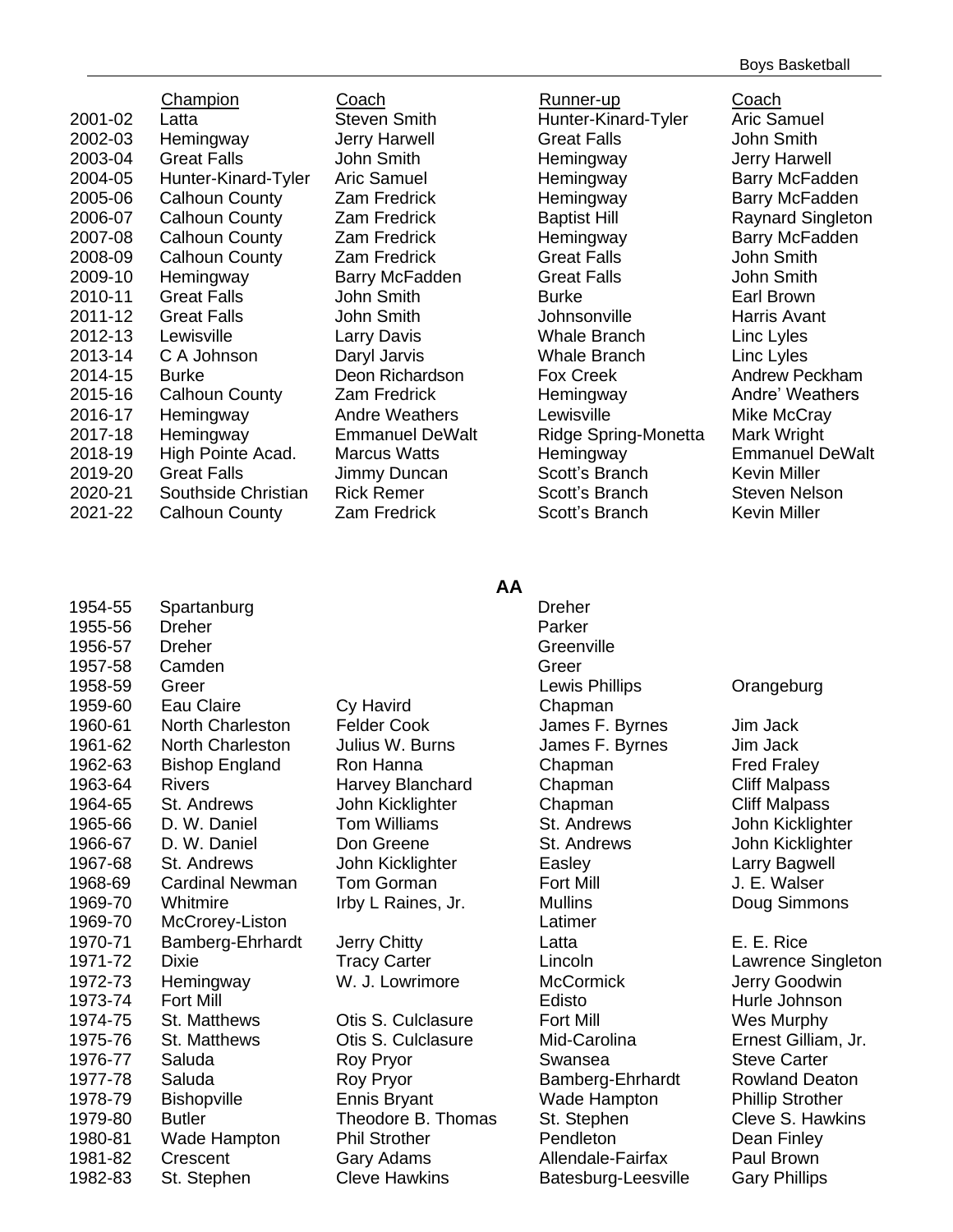|         | Champion                | Coach                    | Runner-up             | <b>Coach</b>        |
|---------|-------------------------|--------------------------|-----------------------|---------------------|
| 1983-84 | Andrews                 | Ken Haselden             | Lugoff-Elgin          | Homer Car           |
| 1984-85 | <b>Mullins</b>          | <b>Charles Elvington</b> | Crescent              | Gary Adan           |
| 1985-86 | Crescent                | Gary Adams               | Wade Hampton          | Phil Stroth         |
| 1986-87 | Wade Hampton            | <b>Phil Strother</b>     | Batesburg-Leesville   | <b>Gary Phillip</b> |
| 1987-88 | Batesburg-Leesville     | <b>Gary Phillips</b>     | <b>Mullins</b>        | Charles El          |
| 1988-89 | Furman                  | Calvin McRoy             | <b>Barnwell</b>       | <b>Chip Atkins</b>  |
| 1989-90 | Macedonia               | Kenneth Green            | Chapman               | <b>Gene Stall</b>   |
| 1990-91 | Macedonia               | Kenneth Green            | Southside             | Mark Huff           |
| 1991-92 | Southside               | Mark Huff                | <b>Silver Bluff</b>   | Al Young            |
| 1992-93 | <b>McDuffie</b>         | <b>Barney Brown</b>      | Macedonia             | <b>Matthew B</b>    |
| 1993-94 | Macedonia               | <b>Matthew Bradberry</b> | Central               | David Hold          |
| 1994-95 | Andrews                 | Ken Haselden             | Bishopville           | <b>Harold Gal</b>   |
| 1995-96 | <b>Calhoun County</b>   | <b>Zam Fredrick</b>      | Bishopville           | <b>Harold Gal</b>   |
| 1996-97 | <b>Mullins</b>          | <b>Mark Gerald</b>       | Pendleton             | Grady Gan           |
| 1997-98 | Hemingway               | <b>Jerry Harwell</b>     | Palmetto              | Lawton Wi           |
| 1998-99 | Hemingway               | <b>Jerry Harwell</b>     | Palmetto              | Lawton Wi           |
| 1999-00 | <b>Calhoun County</b>   | <b>Zam Fredrick</b>      | Chesnee               | Don Newto           |
| 2000-01 | <b>Calhoun County</b>   | <b>Zam Fredrick</b>      | Emerald               | Robin Scot          |
| 2001-02 | Allendale-Fairfax       | <b>Shawn Jones</b>       | <b>Calhoun County</b> | <b>Zam Fredr</b>    |
| 2002-03 | <b>Silver Bluff</b>     | Sam Lilly                | <b>Calhoun County</b> | Zam Fredr           |
| 2003-04 | <b>Calhoun County</b>   | <b>Zam Fredrick</b>      | <b>Lee Central</b>    | LaVerne K           |
| 2004-05 | <b>Broome</b>           | <b>Hal McManus</b>       | Lee Central           | LaVerne K           |
| 2005-06 | Lee Central             | LaVerne Knox             | <b>Broome</b>         | Hal McMar           |
| 2006-07 | Lee Central             | LaVerne Knox             | Southside             | Louie Gold          |
| 2007-08 | Southside               | Louie Golden             | <b>Burke</b>          | <b>Earl Browr</b>   |
| 2008-09 | Southside               | Louie Golden             | <b>Mullins</b>        | <b>Mark Gera</b>    |
| 2009-10 | Keenan                  | <b>Zach Norris</b>       | <b>Burke</b>          | <b>Earl Browr</b>   |
| 2010-11 | Keenan                  | <b>Zach Norris</b>       | <b>Mullins</b>        | <b>Mark Gera</b>    |
| 2011-12 | <b>North Charleston</b> | <b>Blake Hall</b>        | Newberry              | <b>Chad Cary</b>    |
| 2012-13 | <b>Lake Marion</b>      | Roy Brown                | <b>Newberry</b>       | Chad Cary           |
| 2013-14 | Newberry                | Chad Cary                | <b>Lake Marion</b>    | <b>Roy Browr</b>    |
| 2014-15 | Keenan                  | <b>Zachary Norris</b>    | Ridgeland-Hardeeville | Jeremiah F          |
| 2015-16 | Abbeville               | Doug Belcher             | Timberland            | H. Jerome           |
| 2016-17 | <b>Burke</b>            | Deon Richardson          | Keenan                | <b>Zach Norris</b>  |
| 2017-18 | <b>Gray Collegiate</b>  | Dion Bethea              | Carvers Bay           | Jeff Mezza          |
| 2018-19 | <b>Gray Collegiate</b>  | Dion Bethea              | Andrew Jackson        | Danny Wri           |
| 2019-20 | <b>Gray Collegiate</b>  | Dion Bethea              | <b>Whale Branch</b>   | James Ray           |
| 2020-21 | <b>Christ Church</b>    | John Butler              | <b>Wade Hampton</b>   | Romon Gra           |
| 2021-22 | <b>Gray Collegiate</b>  | Dion Bethea              | <b>York Prep</b>      | <b>Larry Davis</b>  |
|         |                         |                          |                       |                     |

|         | <b>UNGHIPIUM</b>   | <b>OUGULI</b>        |               |
|---------|--------------------|----------------------|---------------|
| 1957-58 | Spartanburg        |                      | Chicora       |
| 1958-59 | Parker             |                      | <b>Dreher</b> |
| 1959-60 | T. L. Hanna        | D. A. Morrison       | <b>Dreher</b> |
| 1960-61 | <b>Dreher Herb</b> | Robinson Rock        | Hill          |
| 1961-62 | Greenville         | W. B. Phillips       | Gaffne        |
| 1962-63 | <b>Dreher</b>      | Herb Robinson        | <b>Greeny</b> |
| 1963-64 | Greenville         | W. B. Phillips       | Parker        |
| 1964-65 | Greenville         | W. B. Phillips       | A. C. F       |
| 1965-66 | T. L. Hanna        | <b>Gilly Simmons</b> | Rock H        |
| 1966-67 | T. L. Hanna        | <b>Gilly Simmons</b> | Rock H        |
| 1967-68 | Spartanburg        | Herb Robinson        | A. C. F       |
| 1968-69 | Dillon             | Jerry Frye           | James         |
| 1969-70 | J. L. Mann         | Ronnie Moore         | Summe         |

D. A. Morrison **Dreher Dreher** Herb Robinson Robinson Rock Hill Hill Cal Burleson W. B. Phillips **Gaffney** Gaffney Stuart Brown Herb Robinson Greenville J. A. Moore W. B. Phillips **Parker** R. T. Evington W. B. Phillips **A. C. Flora** A. Al Hough Gilly Simmons **Rock Hill** James Wallace Gilly Simmons **Rock Hill** James Wallace 1967-68 Herb Robinson A. C. Flora C. Subhin Szakasci

**AAA**

Coach Runner-up Coach Ken Haselden Lugoff-Elgin Homer Caraway **Charles Elvington Crescent Gary Adams** Gary Adams **1986** Wade Hampton Phil Strother Phil Strother **Batesburg-Leesville** Gary Phillips **1987-98 Bates Bates Gary Phillips Charles Elvington Calvin McRoy Calvin McRoy Barnwell Chip Atkins** 1989-90 Macedonia Kenneth Green Chapman Gene Stallard **1991-1990-1990** Kenneth Green Southside Mark Huff **1992-93 Macedonia** Macedonia Matthew Bradberry Matthew Bradberry Central David Holdren 1994-95 Andrews Ken Haselden Bishopville Harold Galloway **2** Zam Fredrick **Bishopville** Harold Galloway Mark Gerald **Pendleton Grady Gambrell** 1997-98 Hemingway Jerry Harwell Palmetto Lawton Williams 1998-99 Hemingway Jerry Harwell Palmetto Lawton Williams **2** Zam Fredrick Chesnee Don Newton Zam Fredrick **Emerald Emerald** Robin Scott 2001-02 Allendale-Fairfax Shawn Jones Calhoun County Zam Fredrick **2008** Sam Lilly **Calhoun County Zam Fredrick** Zam Fredrick Lee Central LaVerne Knox Hal McManus Lee Central LaVerne Knox 2005-06 Lee Central LaVerne Knox Broome Hal McManus 2006-07 Lee Central LaVerne Knox Southside Louie Golden **2007-1007-09 Louie Golden Burke Earl Brown** 2008-09 Southside Louie Golden Mullins Mark Gerald Zach Norris **Earl Brown** Burke **Earl Brown** Zach Norris **Mullins** Mullins Mark Gerald Roy Brown **Newberry** Chad Cary Chad Cary **Lake Marion** Roy Brown Zachary Norris **Ridgeland-Hardeeville** Jeremiah Faber, Sr. Doug Belcher Timberland H. Jerome Stewart 2016-17 Burke Deon Richardson Keenan Zach Norris 2017-18 Gray Collegiate Dion Bethea Carvers Bay Jeff Mezzatesta 2018-19 Gray Collegiate Dion Bethea Andrew Jackson Danny Wright 2019-20 Gray Collegiate Dion Bethea Whale Branch James Raymond John Butler **2020-21 Christ Church Church Church Church Church Channel Church Channel Church Channel Church Channel Church Channel Church Channel Church Channel Church Channel Church Channel Church Channel Church Channel C** Dion Bethea **2021-22 Collegiate Prep** 2021-22 Larry Davis

Champion Coach Coach Runner-up Coach **1957-69 Chicora** Keith Mobley

> 1968-69 Dillon Jerry Frye James F. Byrnes Harold McManus Ronnie Moore **1969-1969** Summerville Herbert Dunning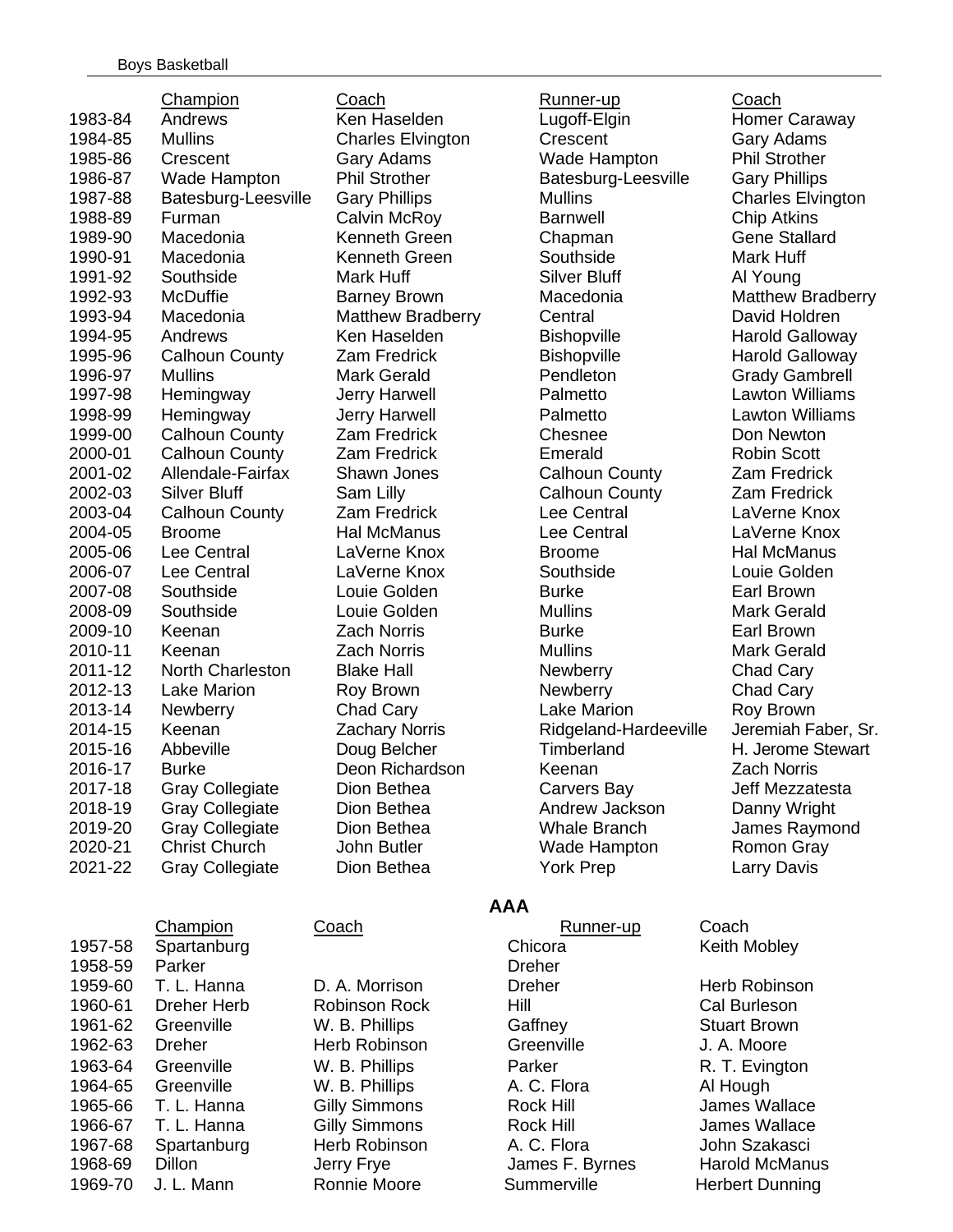Champion Coach Runner-up Coach 1970-71 Westside William Roberts Butler 1970-71 Garrett J. D. Simpson York James M Wallace 1971-72 North Charleston Bill Runey Winnsboro Eddie Raines 1972-73 Garrett J. D. Simpson Winnsboro Eddie Raines 1973-74 Bonds-Wilson Jennings Austin Mayo Virgil Wells 1974-75 Andrew Jackson John L. Byrd Bonds-Wilson Jennings Austin 1975-76 James F. Byrnes Harold McManus Butler Communist Pheodore B. Thomas 1976-77 Chicora **Tom Mullins** James F. Byrnes Harold McManus 1977-78 Greer **Melvin Gooden** St. Andrews Ron Sutton 1978-79 J. L. Mann Ron Moore Andrew Jackson John Byrd 1979-80 Andrew Jackson John L. Byrd Southside Sam Worley 1980-81 A. C. Flora Carl Williams Bennettsville Robert C. Johnson 1981-82 J. L. Mann Ron Moore North Charleston T. Mullins/ J. Rabon 1982-83 St. John's (D) Dave Neilson James F. Byrnes Harold McManus 1983-84 Riverside Louie Golden Columbia Jim Parker 1984-85 Riverside Louie Golden A. C. Flora Carl Williams 1985-86 A. C. Flora Carl Williams Riverside Louie Golden 1986-87 Myrtle Beach Keith Hunt Riverside Louie Golden 1987-88 Riverside Louie Golden Manning Gunter Sweat 1988-89 C. A. Johnson Timard Gates Riverside Louie Golden 1989-90 Byrnes Harold McManus Burke Earl D. Brown 1990-91 Keenan Ben Trapp Riverside Louie Golden 1991-92 Greenville Bill Johnson Burke Earl Brown 1992-93 Eau Claire George Glymph Southside Mark Huff 1993-94 Eau Claire **George Glymph** Wren **New State Campbell** 1994-95 Eau Claire George Glymph Greer Jeff Neely 1995-96 Holly Hill-Roberts Willie Thomas J. L. Mann Mark Huff 1996-97 Holly Hill-Roberts Willie Thomas Greenville Greenville Bill Johnson 1997-98 Fairfield-Central Ezekiel Washington Newberry Zach Norris 1998-99 Holly Hill-Roberts Willie Thomas Keenan Seenan Ben Trapp 1999-00 Keenan Zack Norris Dillon Harold Wilson 2000-01 Keenan Zack Norris Union Joe Pitt 2001-02 Myrtle Beach Buddy Rogers Union Joe Pitt 2002-03 Timberland Jerome Stewart Lugoff-Elgin Homer Carraway 2003-04 Holly Hill-Roberts Roy Brown JL Mann Jeff Craft 2004-05 Greer Jeff Neely Lake Marion Roy Brown 2005-06 Greenville Dondi McGowan Dillon Harold Wilson 2006-07 Wilson Bob Wilson Greenville Dondi McGowan 2007-08 Myrtle Beach DeAndre Scott Greenville Communic Dondi McGowan<br>2008-09 Camden Ron McKie Greer Greenville Jeff Neelv 2008-09 Camden **Ron McKie** Greer Greer Jeff Neely 2009-10 Daniel Jeff Maness Lake City Willie Thomas 2010-11 Wade Hampton Darryl Nance Darlington Ken Howle 2011-12 Hartsville Aric Samuel Southside B J Jackson 2012-13 Hartsville Aric Samuel Eastside Tom Chamness 2013-14 A C Flora Leon Brunson Darlington Ken Howle 2014-15 Midland Valley Mark Snelgrove A C Flora Joshua Staley 2015-16 A C Flora Joshua Staley Midland Valley Mark Snelgrove 2016-17 Southside Steve Beasley Dillon Lee Page 2017-18 Southside Steve Beasley Ridgeland-Hardeeville Jeremiah Faber, Sr. 2018-19 Keenan Zach Norris Ridgeland-Hardeeville Jeremiah Faber, Sr. 2019-20 Keenan Earl D. Brown II Wade Hampton Romon Gray 2020-21 Marlboro County Latroy Brace Seneca Kevin Padgett

2021-22 Blue Ridge **Ritchie Stevens** Orangeburg-Wilkinson Willie Thomas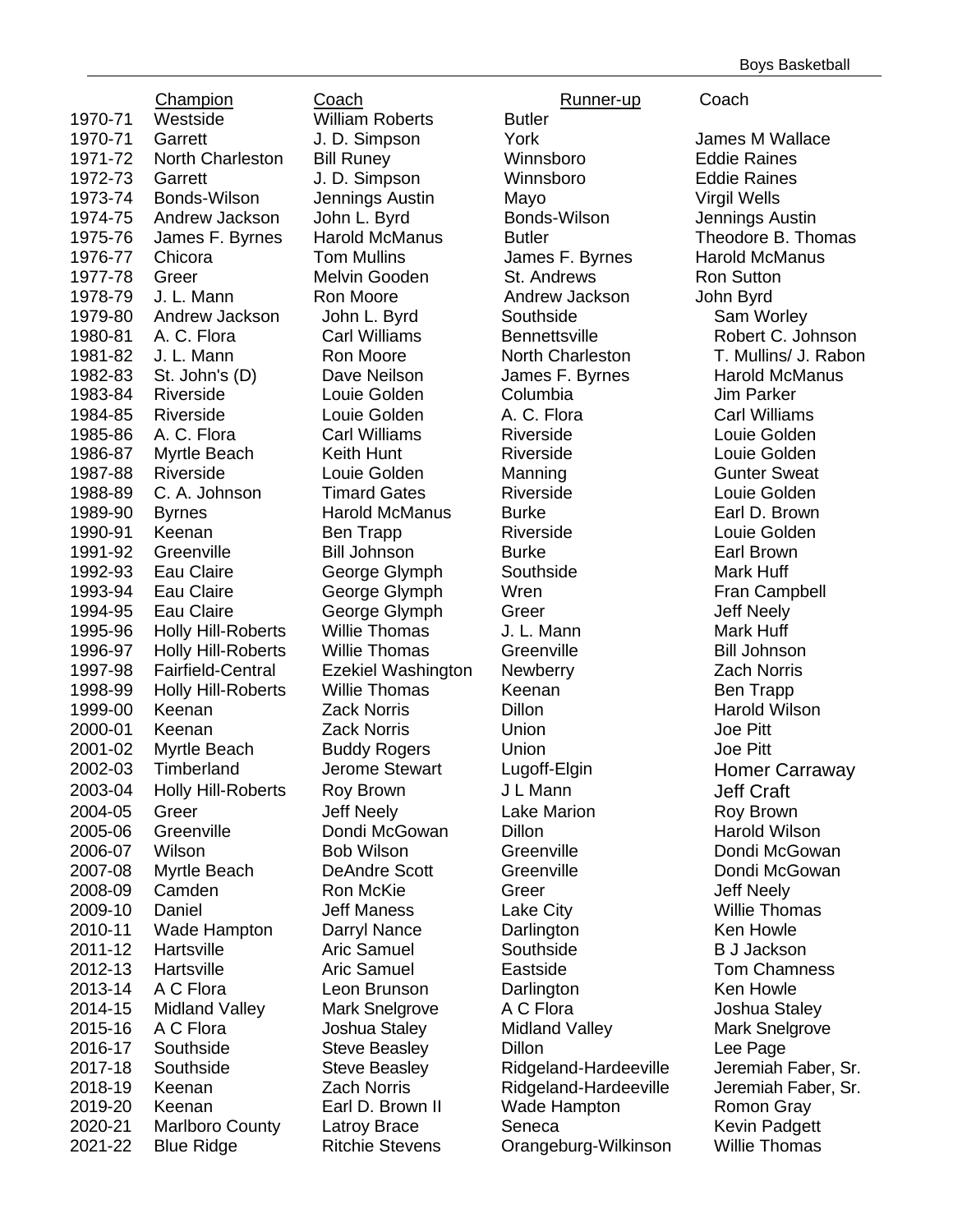|         | <b>Champion</b>         |
|---------|-------------------------|
| 1968-69 | A. C. Flora             |
| 1969-70 | Wade Hampton (G         |
| 1969-70 | B. T. Washington        |
| 1970-71 | Wade Hampton (G         |
| 1971-72 | Middleton               |
| 1972-73 | Eau Claire              |
| 1973-74 | Middleton               |
| 1974-75 | W. J. Keenan            |
| 1975-76 | <b>Burke</b>            |
| 1976-77 | Middleton               |
| 1977-78 |                         |
|         | Orangeburg-Wilk         |
| 1978-79 | <b>Dreher</b>           |
| 1979-80 | Sumter                  |
| 1980-81 | Sumter                  |
| 1981-82 | Orangeburg-Wilk         |
| 1982-83 | <b>Lower Richland</b>   |
| 1983-84 | Burke                   |
| 1984-85 | Sumter                  |
| 1985-86 | <b>West Florence</b>    |
| 1986-87 | Lower Richland          |
| 1987-88 | <b>Lower Richland</b>   |
| 1988-89 | Eau Claire              |
| 1989-90 | Eau Claire              |
| 1990-91 | Irmo                    |
| 1991-92 | James Island            |
| 1992-93 | Hillcrest (D)           |
| 1993-94 | Irmo                    |
| 1994-95 | Irmo                    |
| 1995-96 | Lexington               |
| 1996-97 | <b>North Charleston</b> |
| 1997-98 | South Aiken             |
| 1998-99 | <b>Lower Richland</b>   |
|         |                         |
| 1999-00 | Lexington               |
| 2000-01 | Marlboro County         |
| 2001-02 | Spartanburg             |
| 2002-03 | Gaffney                 |
| 2003-04 | Gaffney                 |
| 2004-05 | Gaffney                 |
| 2005-06 | <b>Rock Hill</b>        |
| 2006-07 | <b>Fort Mill</b>        |
| 2007-08 | Summerville             |
| 2008-09 | <b>Goose Creek</b>      |
| 2009-10 | Gaffney                 |
| 2010-11 | Irmo                    |
| 2011-12 | Gaffney                 |
| 2012-13 | Irmo                    |
| 2013-14 | Wando                   |
| 2014-15 | Sumter                  |
| 2015-16 | <b>Byrnes</b>           |
| 2016-17 | <b>Lower Richland</b>   |
| 2017-18 | <b>Ridge View</b>       |
| 2018-19 | <b>Ridge View</b>       |
|         |                         |

3) John Ross **Edmunds** Carl Williams Burke

#### **AAAA**

Coach Runner-up Coach 1968-69 A. C. Flora John Szakacsi Eau Claire Dick Sheridan 1) John Ross Dreher Dreher Dixon Owens Jerry Waters **Rock Hill** Reggie Christopher Leslie G. Evans Middleton and Jerry Waters 1973-74 Middleton Jerry Waters Wade Hampton (G) John Ross Maurice Alsing Trmo **Irmo Earl Lovelace** 1975-76 Burke John M. Wilford Easley Eddie Barbary 1976-77 Middleton Jerry Waters Eastside Harvey Tankersley Artie Knight **1977-79 Middleton** Middleton Jerry Waters Dixon Owens **1978-79 Ultimate States F. Byrnes** Harold McManus Johnny D. Powers Orangeburg-Wilkinson Artie Knight, Jr. Johnny D. Powers Orangeburg-Wilkinson Artie Knight, Jr. Artie Knight, Jr. **Eau Claire** George Glymph Jim Childers **Dorman** Bobby J. Jackson John M. Wilford Gaffney Gares Bruce McLin **1984-Byron Kinney Castside Castside Harvey Tankersley** Tommy Johnson Dorman Bobby J. Jackson Jim Childers **Spartanburg Communist Communist Communist** Doug Lowe Jim Childers **Hillcrest (S)** Talmadge Gray George Glymph Spartanburg **Communist Communist Communist Communist Communist Communist Communist Communist Communist Communist Communist Communist Communist Communist Communist Communist Communist Communist Communist Commu** George Glymph Irmo Irmo Tim Whipple Tim Whipple **1990-91 Irmo James Island** Ronnie Dupre Ronnie Dupre Irmo Irmo Irmo Tim Whipple 1992-93 Hillcrest (D) James Smith James F. Byrnes Jerry Vaughn 1993-94 Irmo Tim Whipple Dorman Mark Freeze Tim Whipple **1994-1995** Hillcrest (S) Talmadge Gray **1995-96 Bailey Harris Communisty Communisty Communisty Communisty Communisty Communisty Communisty Communisty** 1996-97 North Charleston Jody Rabon Lexington Bailey Harris 1997-Donnie Holland Socastee Nan D'Antoni Carl Williams Lexington Bailey Harris **1999-1999-1999-00 Marlboro County** Ken Spencer 2000-01 Marlboro County Ken Spencer Greenwood Jimmy Reed Doug Lowe **Richland Northeast** Gary Fulmer Mark Huff **Constructs** Dutch Fork Leon Hogan Mark Huff **Lower Richland** Chip Atkins Mark Huff **Marlboro County** Ken Spencer Bobby Stevens Goose Creek Brad Dobbels 2006-07 Fort Mill Bailey Jackson Summerville Tee Newman **2007-09 Tee Newman Spartanburg Communist Communist Communist Communist Communist Communist Communist Communist Communist Communist Communist Communist Communist Communist Communist Communist Communist Communist Communist 2008-009 Brad Dobbels Gaffney Gaffney Mark Huff** Mark Huff **Lexington** Communication Bailey Harris **2010**-11 Tim Whipple **Ridge View State State State** John Combs Mark Huff **Contract Contract Lexington** Contract Bailey Harris 2012-13 Irmo Tim Whipple Goose Creek Blake Hall David Eaton **Hillcrest** Reggie Choplin 2014-15 Sumter Stephen (JoJo) English Hillcrest Reggie Choplin Layne Fowler **Irmo** Irmo Tim Whipple **2016** Caleb Gaither **Michael Caleb Gaither** Wren Fran Campbell Yerrick Stoneman Wilson Derrick McQueen Yerrick Stoneman Wilson **Derrick McQueen**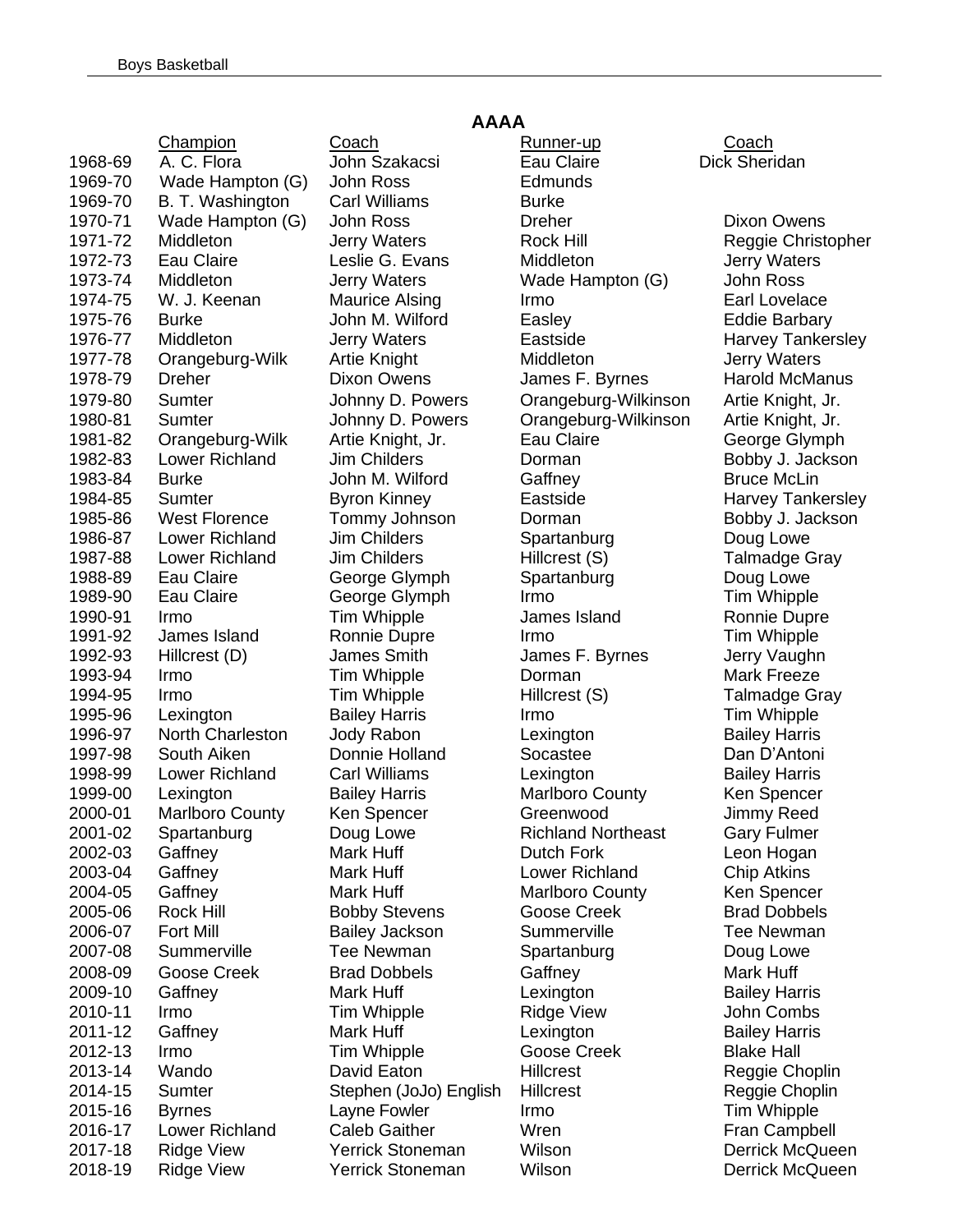| 2019-20<br>2020-21 | Champion<br><b>Ridge View</b><br>South Pointe | Coach<br>Yerrick Stoneman<br><b>Melvin Watson</b> | Runner-up<br>Myrtle Beach<br><b>Hilton Head</b> | Coach                        |
|--------------------|-----------------------------------------------|---------------------------------------------------|-------------------------------------------------|------------------------------|
| 2021-22            | Wilson                                        | <b>Carlos Powell</b>                              | A C Flora                                       | Chane Brown<br>Joshua Staley |
|                    |                                               | <b>AAAAA</b>                                      |                                                 |                              |
|                    | Champion                                      | Coach                                             | Runner-up                                       | Coach                        |
| 2016-17            | Dorman                                        | Thomas Ryan                                       | Blythewood                                      | Zeke Washington              |
| 2017-18            | Dorman                                        | Thomas Ryan                                       | Irmo                                            | Tim Whipple                  |
| 2018-19            | Dorman                                        | Thomas Ryan                                       | <b>Berkeley</b>                                 | Joe Wallace                  |
| 2019-20            | Dorman                                        | Thomas Ryan                                       | Dutch Fork                                      |                              |
| 2020-21            | <b>River Bluff</b>                            | Ben Lee                                           | Dorman                                          | Thomas Ryan                  |
| 2021-22            | <b>Ridge View</b>                             | Yerrick Stoneman                                  | <b>Fort Dorchester</b>                          | <b>Thomas McElveen</b>       |

# **SCHOOL RECORDS**

# **Most State Championships**

| 9  Charleston 1922, 23, 24, 25, 26, 27, 38, 40, 61<br>9  Calhoun County  1996, 00, 01, 04, 06, 07, 08, 09, 22<br>9  Keenan 1975, 91, 00, 01, 10, 11, 15, 19, 20<br>7  Columbia 1916, 17, 18, 19, 20, 38, 41<br>7  Olympia 1946, 47, 53, 55, 57, 58, 60<br>7  Eau Claire  1960, 73, 89, 90, 93, 94, 95<br>7  Hemingway  1973, 98, 99, 03, 10, 17, 18<br>6  Lower Richland  1955, 83, 87, 88, 99, 17<br>6  Gaffney  1949, 03, 04, 05, 10, 12<br>6  Southside  1992, 08, 09, 17, 18, 21<br>5  Slater-Marietta  1953, 62, 64, 66, 71<br>5  Greenville  1941, 64, 65, 92, 06 | 10 Great Falls 1935, 36, 77, 92, 96, 97, 98, 04, 11, 12 |  |  |  |  |  |
|-------------------------------------------------------------------------------------------------------------------------------------------------------------------------------------------------------------------------------------------------------------------------------------------------------------------------------------------------------------------------------------------------------------------------------------------------------------------------------------------------------------------------------------------------------------------------|---------------------------------------------------------|--|--|--|--|--|
|                                                                                                                                                                                                                                                                                                                                                                                                                                                                                                                                                                         |                                                         |  |  |  |  |  |
|                                                                                                                                                                                                                                                                                                                                                                                                                                                                                                                                                                         |                                                         |  |  |  |  |  |
|                                                                                                                                                                                                                                                                                                                                                                                                                                                                                                                                                                         |                                                         |  |  |  |  |  |
|                                                                                                                                                                                                                                                                                                                                                                                                                                                                                                                                                                         |                                                         |  |  |  |  |  |
|                                                                                                                                                                                                                                                                                                                                                                                                                                                                                                                                                                         |                                                         |  |  |  |  |  |
|                                                                                                                                                                                                                                                                                                                                                                                                                                                                                                                                                                         |                                                         |  |  |  |  |  |
|                                                                                                                                                                                                                                                                                                                                                                                                                                                                                                                                                                         |                                                         |  |  |  |  |  |
|                                                                                                                                                                                                                                                                                                                                                                                                                                                                                                                                                                         |                                                         |  |  |  |  |  |
|                                                                                                                                                                                                                                                                                                                                                                                                                                                                                                                                                                         |                                                         |  |  |  |  |  |
|                                                                                                                                                                                                                                                                                                                                                                                                                                                                                                                                                                         |                                                         |  |  |  |  |  |
|                                                                                                                                                                                                                                                                                                                                                                                                                                                                                                                                                                         |                                                         |  |  |  |  |  |
|                                                                                                                                                                                                                                                                                                                                                                                                                                                                                                                                                                         |                                                         |  |  |  |  |  |
|                                                                                                                                                                                                                                                                                                                                                                                                                                                                                                                                                                         |                                                         |  |  |  |  |  |

# **Most Consecutive State Championships**

| 6 Charleston  1921, 22, 23         |  |
|------------------------------------|--|
| 5 Columbia  1916, 17, 18, 19, 20   |  |
| 4 Calhoun County  2006, 07, 08, 09 |  |
| 4 Dorman 2017, 18, 19, 20          |  |
| 3 Great Falls  1996, 97, 98        |  |
| 3 Eau Claire  1993, 94, 95         |  |
|                                    |  |
| 3 Holly Hill 1973, 74, 75          |  |
| 3 Gaffney  2003, 04, 05            |  |
| 3 Dorman 2017, 18, 19              |  |
|                                    |  |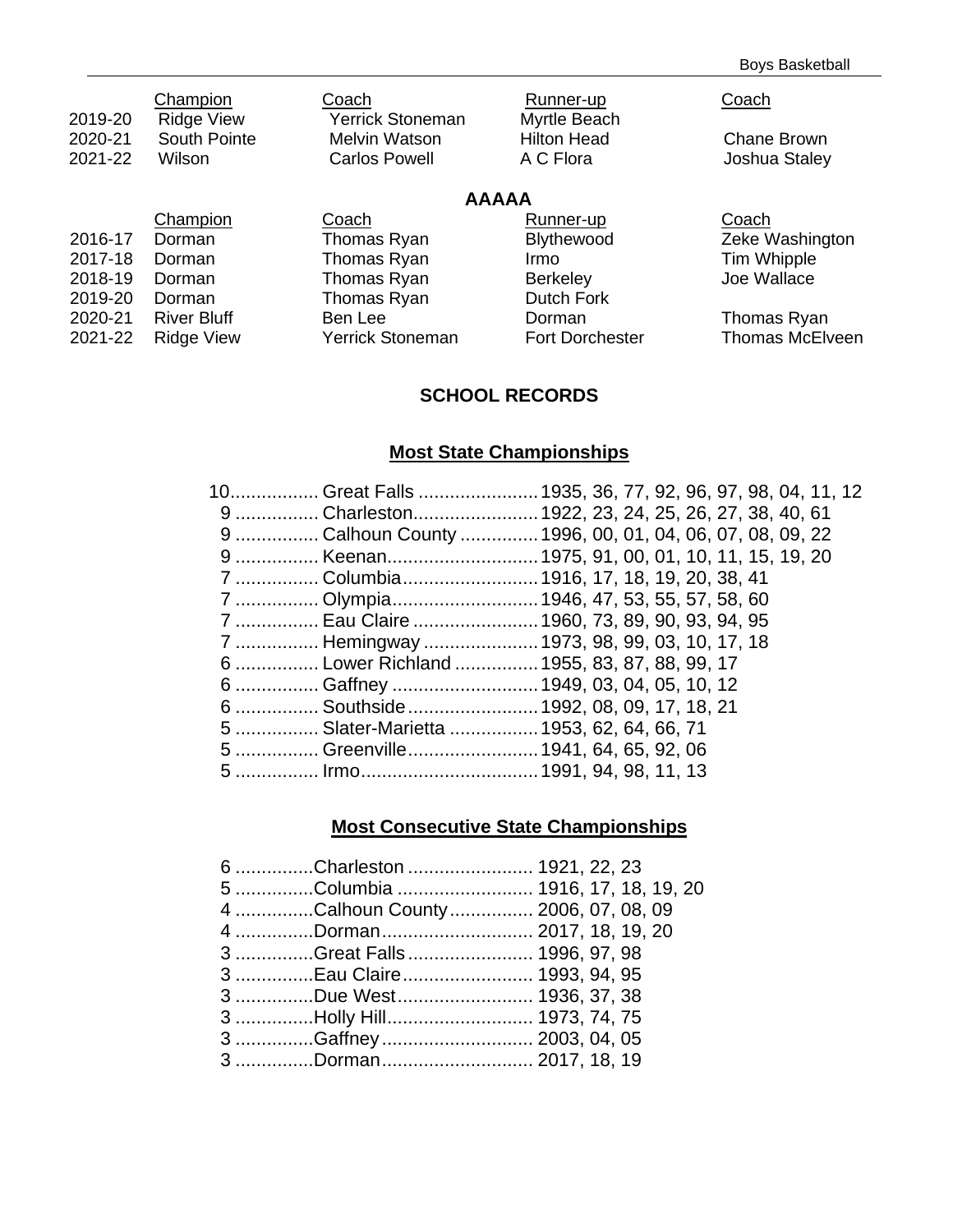### **CAREER COACHING WINS**

|  | 943  John SmithGreat Falls 1969 - 16943 - 267<br>742  Taft M. Watson Terrell's Bay  1949 - 88, 94 - 96742 - 313<br>699  Louie Golden  Riverside, Southside  1965 - 96, 03 - 09699 - 258<br>641  Bobby Young Columbia  1982 - 20641 - 220<br>637  Chip AtkinsBarnwell, Lower Richland 1968 - 99, 02 - 07637 - 285<br>637  Bailey Harris Lexington 1987-2019637 - 259<br>626  Doug LoweSpartanburg 1979 - 10626 - 212<br>536  Mark Huff Southside, J L Mann, Gaffney  1990 - 18536 - 206<br>514  Barry Triplett  Pleasant Hill, Carvers Bay 1977 - 05514 - 261<br>511  Joe PittUnion, Ware Shoals  1978 - 09511 - 337<br>507  Robert B. Jameson  Abbeville 1958 - 88, 89 - 92507 - 323<br>495  Cy Szakacsi A. C. Flora  1951 - 81495<br>491  Zam FredrickCalhoun County 1990 - 08491 - 53<br>474  Skinny GardnerMt. Pisgah  1953 - 81474 - 20<br>449  Joe SmallTravelers Rest 1955 - 81449 - 172<br>447  George Glymph  Eau Claire  1974 - 96447 - 124<br>435  Artie Knight, Jr.  Orangeburg-Wilkinson 1963 - 84435 - 95<br>432  Harold McManus J. F. Byrnes  1966 - 90432 - 141<br>423  James Smith  Hillcrest, Scott's Branch, Airport, Bennettsville, Mayo1980-07423 - 197<br>413  John W. Ross Wade Hampton (G)  1957 - 81413 -219 |
|--|--------------------------------------------------------------------------------------------------------------------------------------------------------------------------------------------------------------------------------------------------------------------------------------------------------------------------------------------------------------------------------------------------------------------------------------------------------------------------------------------------------------------------------------------------------------------------------------------------------------------------------------------------------------------------------------------------------------------------------------------------------------------------------------------------------------------------------------------------------------------------------------------------------------------------------------------------------------------------------------------------------------------------------------------------------------------------------------------------------------------------------------------------------------------------------------------------------------------------------------|

#### **TEAM RECORDS**

#### **Consecutive Wins**

| 78Calhoun County2005 - 08 |  |
|---------------------------|--|
|                           |  |
|                           |  |
|                           |  |
|                           |  |
|                           |  |

# **Most Points Scored In A Single Game**

(By one team)

| 151 Gray Court-Owings1969 |  |
|---------------------------|--|
| 139 J.C. Lynch 1961       |  |
| 135 Denmark-Olar 1991     |  |
| 129 Jonesville 1981       |  |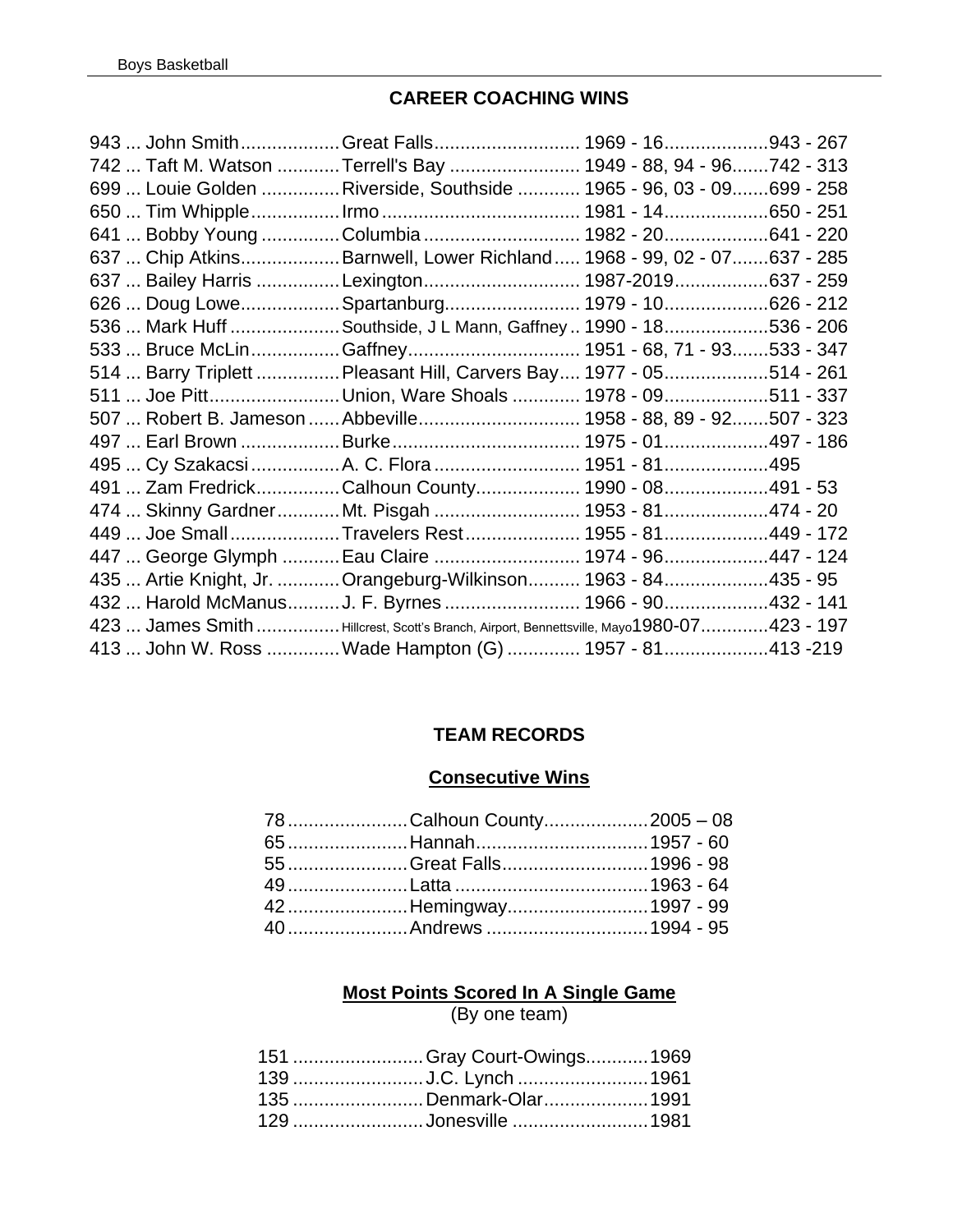# **Most Points Scored In A Game**

(By two teams)

| 228 Hartsville vs. South Florence  1993        |  |
|------------------------------------------------|--|
| 223 Denmark-Olar vs. Hunter-Kinard-Tyler  1980 |  |
| 216 Gray Court-Owings vs. Ford  1969           |  |
|                                                |  |
|                                                |  |
|                                                |  |
| 203 Christ Church vs. Blacksburg 2013          |  |

#### **Most Free Throws Made In One Game**

| 49 South Aiken  1987 |  |
|----------------------|--|
|                      |  |
|                      |  |
|                      |  |
| 37 Chesnee High 2015 |  |

#### **Most Overtimes In One Game**

| 7  Myrtle Beach vs. Cowpens  1964 |  |  |
|-----------------------------------|--|--|
| 6  Timmonsville vs. Butler  1978  |  |  |

### **Most Games Over 100 Points - Single Season**

| 8 Denmark - Olar 1991 |  |
|-----------------------|--|
| 7  Hemingway  1997    |  |
| 6 T. L. Hanna 1967    |  |
| 6  Hartsville  1993   |  |
| 6  Andrews  1995      |  |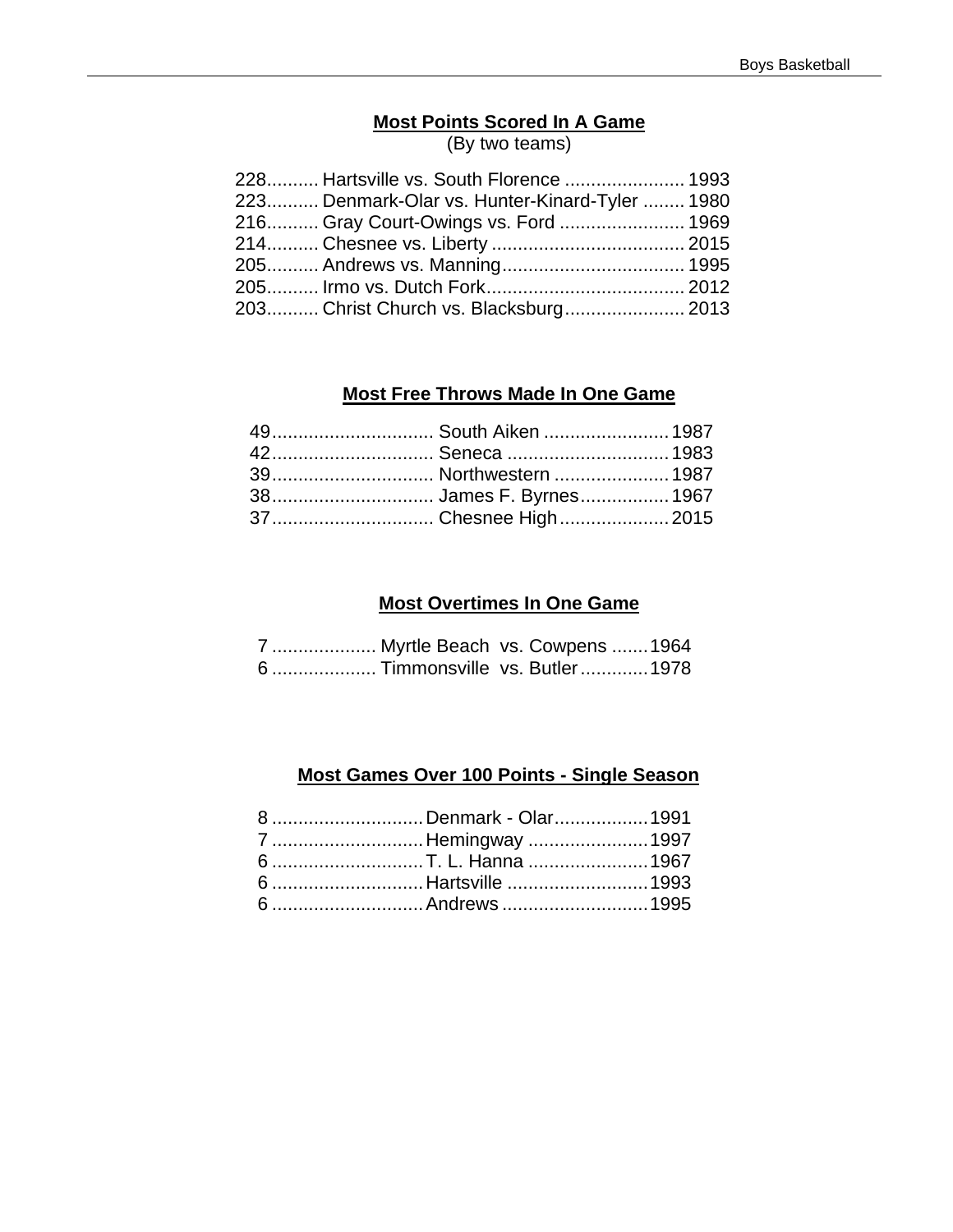### **Most 3-point Goals In A Season**

| 232 Landrum 2019<br>223 Lexington2017<br>216 Blacksburg 2002<br>213  Garrett Technical 1998<br>207 Lexington2012<br>206 T L Hanna 2009<br>184 Denmark-Olar 1991<br>174  Academic Magnet 2014<br>168 Christ Church 2013<br>163  Boiling Springs  1995<br>157  Academic Magnet2017<br>155  Wagener-Salley 1988 | 275  High Point Academy 2019 |  |
|--------------------------------------------------------------------------------------------------------------------------------------------------------------------------------------------------------------------------------------------------------------------------------------------------------------|------------------------------|--|
|                                                                                                                                                                                                                                                                                                              |                              |  |
|                                                                                                                                                                                                                                                                                                              |                              |  |
|                                                                                                                                                                                                                                                                                                              |                              |  |
|                                                                                                                                                                                                                                                                                                              |                              |  |
|                                                                                                                                                                                                                                                                                                              |                              |  |
|                                                                                                                                                                                                                                                                                                              |                              |  |
|                                                                                                                                                                                                                                                                                                              |                              |  |
|                                                                                                                                                                                                                                                                                                              |                              |  |
|                                                                                                                                                                                                                                                                                                              |                              |  |
|                                                                                                                                                                                                                                                                                                              |                              |  |
|                                                                                                                                                                                                                                                                                                              |                              |  |
|                                                                                                                                                                                                                                                                                                              |                              |  |
|                                                                                                                                                                                                                                                                                                              |                              |  |
|                                                                                                                                                                                                                                                                                                              |                              |  |
|                                                                                                                                                                                                                                                                                                              |                              |  |

### **Most 3-point Goals Made In A Game**

| 32  Garrett Technical 1998 |  |
|----------------------------|--|
| 18 T L Hanna 2010          |  |
| 17  Academic Magnet2017    |  |
|                            |  |
|                            |  |
| 17 Landrum 2013            |  |
|                            |  |
| 16 Lexington2011           |  |
| 15 Blacksburg 2003         |  |
| 15 Christ Church 2013      |  |
| 15  Academic Magnet 2018   |  |
| 14 Lexington2012           |  |
|                            |  |
|                            |  |

 $\mathbf{I}$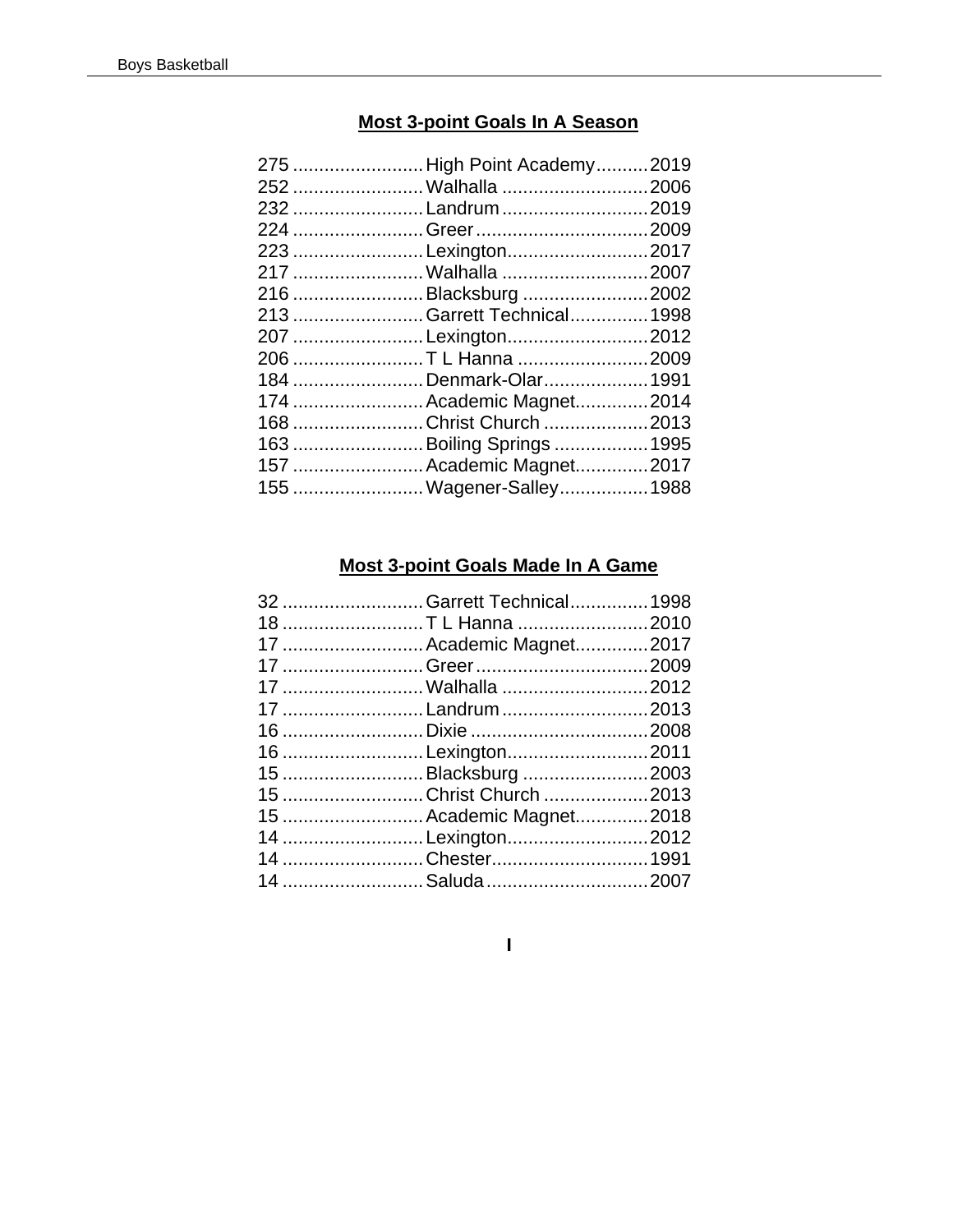#### **NDIVIDUAL RECORDS**

#### **Most Points In A Season**

| 1162Larry Davis  Denmark-Olar  1991<br>1079Johnny Mills Gray Ct-Owings 1969<br>832Rasmi Gamble Christ Church 2001<br>790Chuckie Scotland Crescent  1986 |
|---------------------------------------------------------------------------------------------------------------------------------------------------------|

#### **Most Points In A Single Game**

| 64Larry Davis  Denmark-Olar  1991                      |  |
|--------------------------------------------------------|--|
|                                                        |  |
| _58……….L J Peak………………………………… Gaffney ……………………………… 2014 |  |

# **Most 30 Point Games In A Season**

| 26Larry Davis  Denmark-Olar  1991     |  |
|---------------------------------------|--|
|                                       |  |
|                                       |  |
|                                       |  |
| 15Louis McCullough  Garrett Tech 1999 |  |
| 15Rasmi Gamble Christ Church 2001     |  |
|                                       |  |
| 14Roderick Blakeney Hartsville 1993   |  |
| 14Trevor Deloach  Saluda  2007        |  |
| 13Ben Touchberry  Blacksburg 2000     |  |
|                                       |  |
| 11James Brice McCormick 1966          |  |
| 11Lanny Taylor T. L. Hanna 1966, 1967 |  |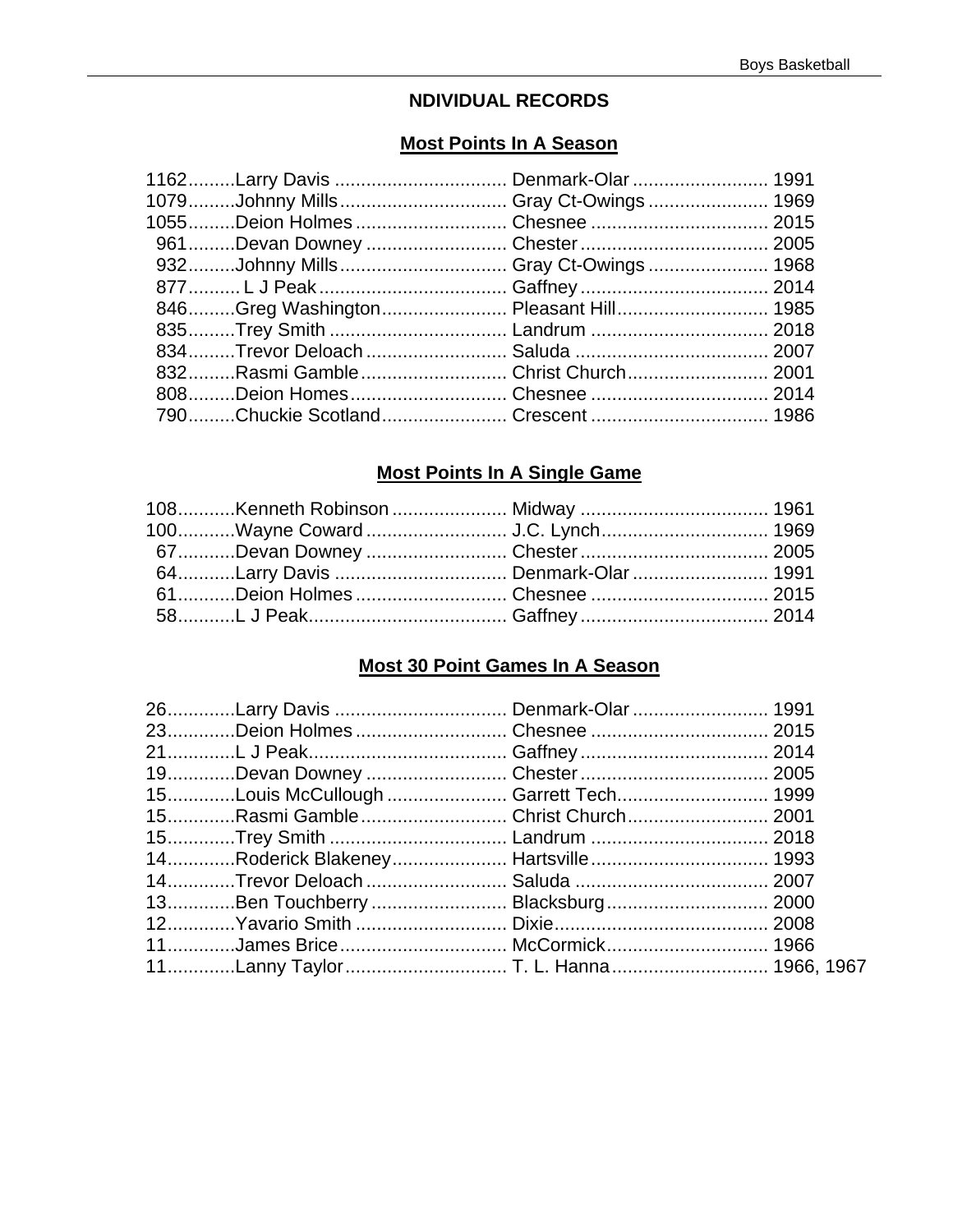### **Most 40 Point Games In A Season**

| 20Larry Davis  Denmark-Olar  1991 |  |
|-----------------------------------|--|
| 12Deion Holmes  Chesnee  2015     |  |
| 10Devan Downey  Chester  2005     |  |
|                                   |  |
| 7Tony Dunkin  Terrell's Bay 1987  |  |
|                                   |  |

# **Most Points In A Career**

|  | 3481Zam Fredrick II Calhoun County 1999 - 04    |  |
|--|-------------------------------------------------|--|
|  |                                                 |  |
|  | 2868Trey Smith  Landrum  2014 - 19              |  |
|  |                                                 |  |
|  | 2695Roderick Blakeney Hartsville 1990 - 94      |  |
|  | 2450Everick Sullivan.  Hillcrest (S)  1984 - 88 |  |
|  | 2428Rasmi Gamble  Christ Church 1999 - 02       |  |
|  | 2246Ricky Jones  Pendleton 1982 - 86            |  |
|  | 2231Emarius Logan  White Knoll 2010 - 15        |  |
|  | 2219Royce Aiken  Pleasant Hill 1986 - 90        |  |
|  |                                                 |  |
|  | 2113Quintin Butler Emerald  1998 - 02           |  |
|  |                                                 |  |
|  |                                                 |  |

#### **Most Free Throws In A Season**

| 244Larry Davis  Denmark  1991        |  |
|--------------------------------------|--|
| 230Roderick Blakeney Hartsville 1993 |  |
|                                      |  |
|                                      |  |
|                                      |  |
| 203David Brown  St. John's (D)  1984 |  |
|                                      |  |
| 190Bobby Morrow  Woodruff  1973      |  |
|                                      |  |

# **Most Free Throws In A Single Game**

| 21Tyrone Walker  Carvers Bay  1995 |  |
|------------------------------------|--|
| 21Turner Ussery Landrum  2018      |  |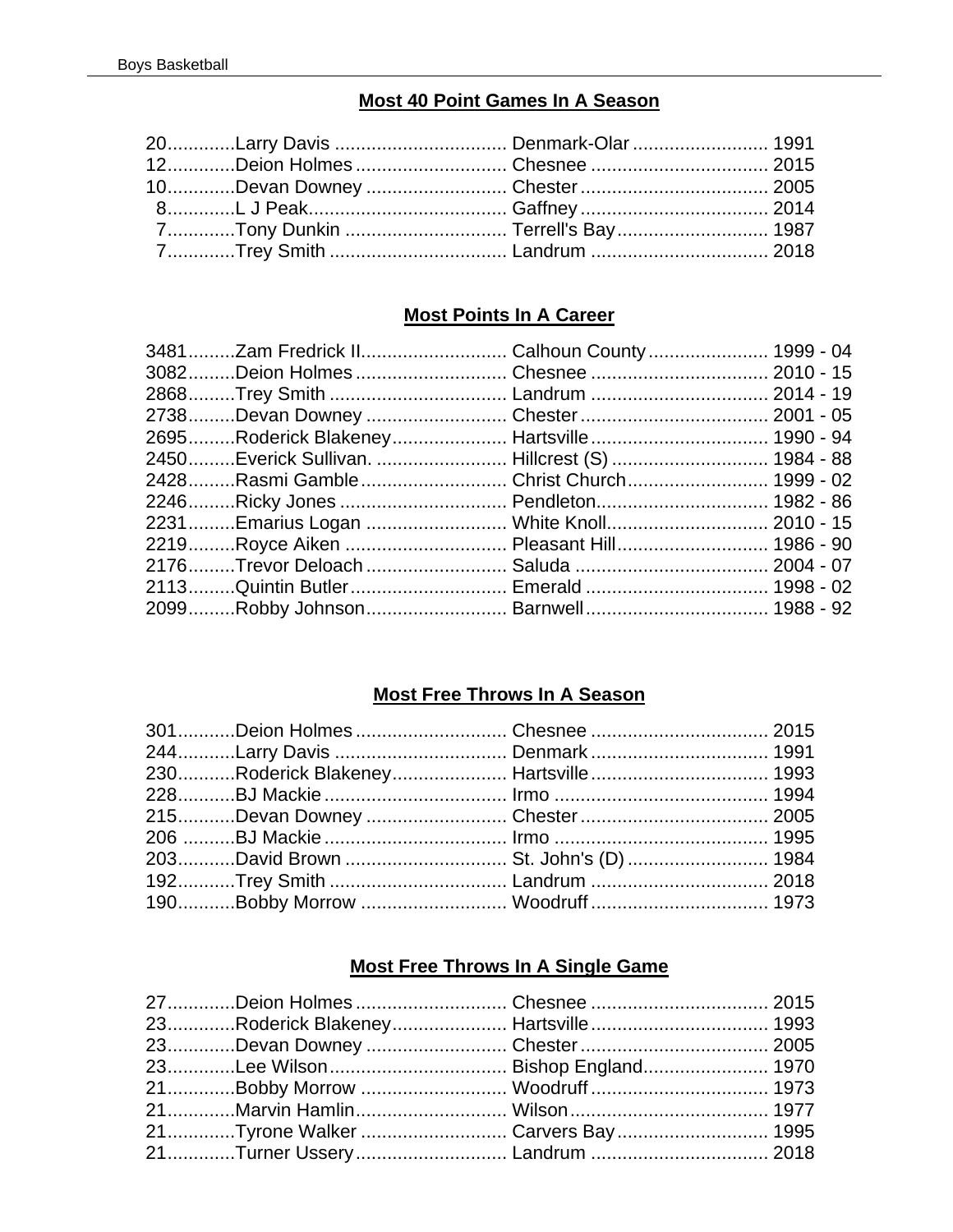### **Most Consecutive Free Throws**

| 48Jeb Helmers  Christ Church 2012-13 |  |
|--------------------------------------|--|
| 46Bryant Latimer  Richland NE 1999   |  |
| 41Brandon Freeman Greenwood 1999     |  |
|                                      |  |
|                                      |  |
|                                      |  |
| 32James Brice McCormick 1966         |  |
| 32Darius BryantLexington2017         |  |

### **Best Free Throw Percentage In A Season**

|  | (At least 5 games)                      |  |
|--|-----------------------------------------|--|
|  |                                         |  |
|  |                                         |  |
|  |                                         |  |
|  |                                         |  |
|  | 90.9%  Jacobi Boyd  Mid-Carolina 2010   |  |
|  | 90.1%  Brandon Freeman  Greenwood  2001 |  |
|  | 90%  Jo Jo Woods  Seneca  1982          |  |
|  |                                         |  |

#### **Most Consecutive Field Goals**

|  | 16Quincy Haywood Boiling Springs 1995 |  |
|--|---------------------------------------|--|
|  |                                       |  |

#### **Most Field Goals In A Game**

| 24Deion Holmes  Chesnee  2015 |  |
|-------------------------------|--|
|                               |  |
|                               |  |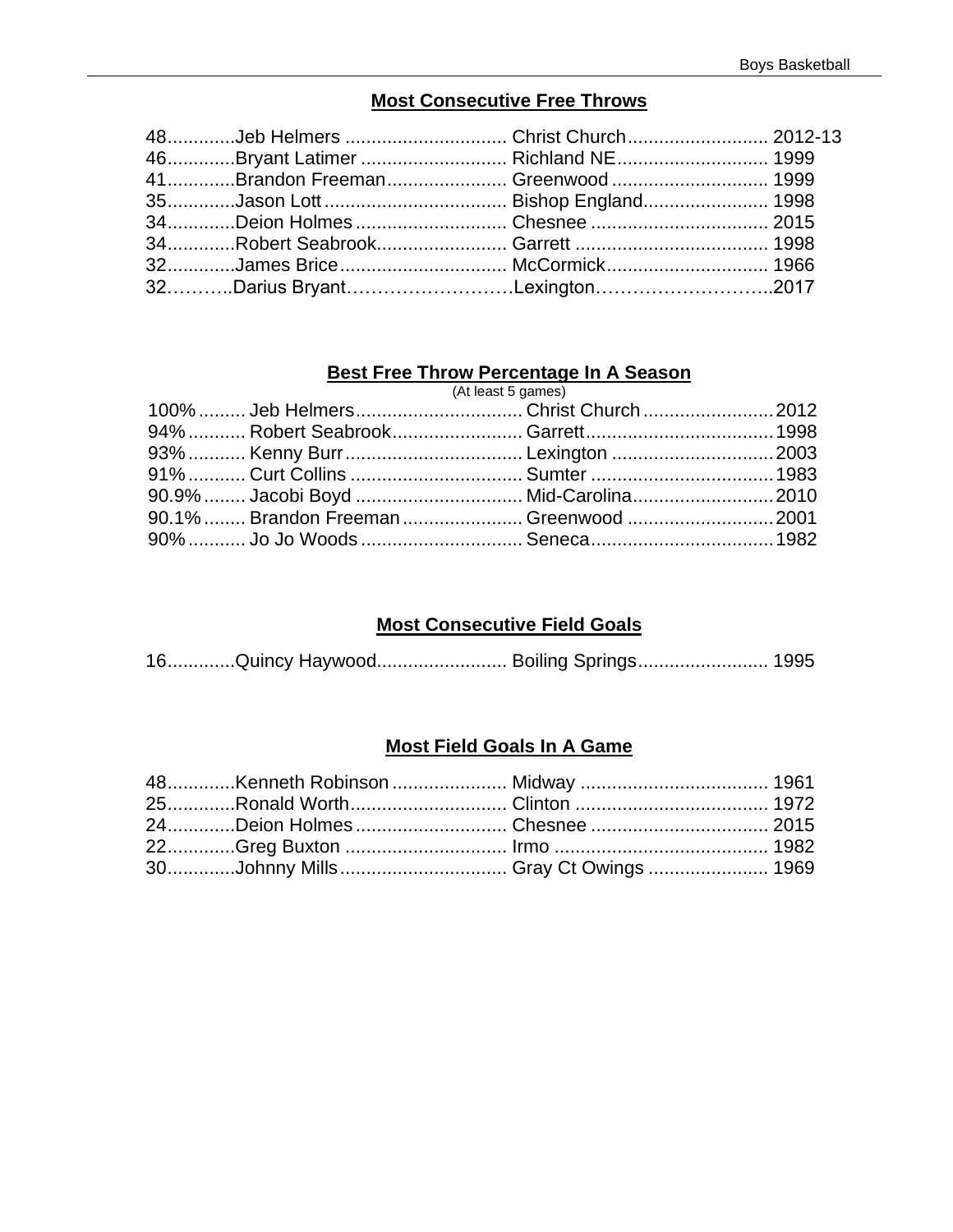#### **Most 3-point Goals Made In A Season**

| 127  Darius Bryant Lexington2017          |  |
|-------------------------------------------|--|
| 123  Bryson Rose Academic Magnet2017      |  |
| 115  Alex Bailey Blacksburg 2003          |  |
| 115 Trey Smith Landrum  2018              |  |
|                                           |  |
|                                           |  |
| 96  Larry DavisDenmark-Olar 1991          |  |
|                                           |  |
| 94  Javari Albergottie Battery Creek 2010 |  |
| 92  Devan DowneyChester 2005              |  |
|                                           |  |
|                                           |  |
| 86  Travis Hall Wagener-Salley  1988      |  |
| 85  Kenneth Butler Denmark-Olar  2012     |  |
| 84  Chris Sanders Terrell's Bay 1988      |  |
|                                           |  |
| 84  Isayah Owens High Point Academy  2019 |  |

#### **Most 3-point Goals Made In A Game**

|  | 11  Chris Sanders Terrell's Bay 1988     |  |
|--|------------------------------------------|--|
|  | 10  Alex Bailey Blacksburg 2001          |  |
|  | 10  Devan DowneyChester 2005             |  |
|  |                                          |  |
|  | 10  Donte WrightSilver Bluff  2012       |  |
|  | 10  Bryson Rose Academic Magnet2017      |  |
|  | 10  Darius Bryant Lexington  2017        |  |
|  | 9  Zac RichLexington 2003                |  |
|  | 9  Javari Albergottie Battery Creek 2009 |  |
|  |                                          |  |
|  |                                          |  |
|  | 9  Trivon GoodwinC A Johnson 2014        |  |
|  | 9  Dominque ThompsonDarlington  2004     |  |
|  |                                          |  |
|  | 8  Larry DavisDenmark-Olar 1991          |  |
|  |                                          |  |
|  | 8  Jamar Washington Burke  1988          |  |
|  | 8  Mark Wilson Landrum  2011             |  |
|  |                                          |  |
|  | 8  Trey SmithLandrum  2018               |  |

### **Most Rebounds In A Single Game**

| 39  Ernest Dixon  Lugoff-Elgin  1978 |  |
|--------------------------------------|--|
| 38 Butch Taylor  J. L. Mann  1969    |  |
| 37 Nate Simmons  Garrett  1971       |  |
| 37  Ernest Dixon  Lugoff-Elgin  1976 |  |